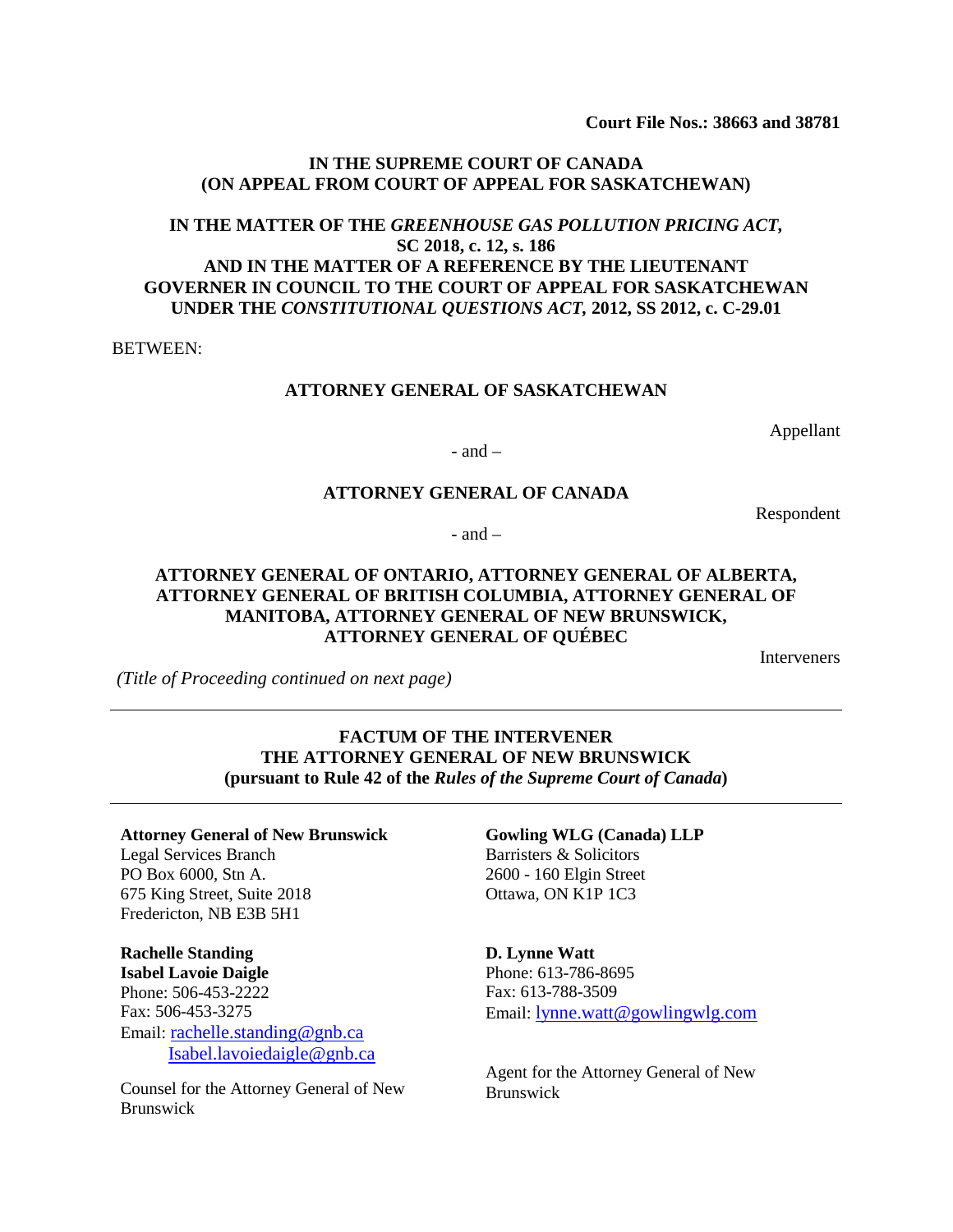**SASKATCHEWAN POWER CORPORATION AND SASKENERGY INCORPORATED, CANADIAN TAXPAYERS FEDERATION, UNITED CONSERVATIVE ASSOCIATION, AGRICULTURAL PRODUCERS ASSOCIATION OF SASKATCHEWAN INC., INTERNATIONAL EMISSIONS TRADING ASSOCIATION, CANADIAN PUBLIC HEALTH ASSOCIATION, ATHABASCA CHIPEWYAN FIRST NATION, CANADIAN ENVIRONMENTAL LAW ASSOCIATION, ENVIRONENTAL DEFENCE CANADA INC., AND SISTERS OF PROVIDENCE OF ST. VINCENT DE PAUL, ASSEMBLY OF FIRST NATIONS, DAVID SUZUKI FOUNDATION, CANADA'S ECOFISCAL COMMISSION, INTERGENERATIONAL CLIMATE COALITION, CLIMATE JUSTICE SASKATOON, NATIONAL FARMERS UNION, SASKATCHEWAN COALITION FOR SUSTAINABLE DEVELOPMENT, SASKATCHEWAN COUNCIL FOR INTERNATIONAL CORPORATION, SASKATCHEWAN ENVIRONMENTAL SOCIETY, SASKEV, COUNCIL OF CANADIANS: PRAIRIE AND NORTHWEST TERRITORIES REGION, COUNCIL OF CANADIANS: REGINA CHAPTER, COUNCIL OF CANADIANS: SASKTOON CHAPTER, NEW-BRUNSWICK ANTI-SHALE GAS ALLIANCE AND YOUTH OF THE EARTH, PROGRESS ALBERTA COMMUNICATIONS LIMITED, CANADIAN LABOUR CONGRESS, OCEANS NORTH CONSERVATION SOCIETY, AMNESTY INTERNATIONAL CANADA, NATIONAL ASSOCIATION OF WOMEN AND THE LAW AND FRIENDS OF THE EARTH, SMART PROSPERITY INSTITUTE, CENTRE QUEBECOIS DU DROIT DE L'ENVIRONNEMENT ET EQUITERRE, GENERATION SQUEEZE, PUBLIC HEALTH ASSOCIATION OF BRITISH COLUMBIA, SASKATCHEWAN PUBLIC HEALTH ASSOCIATION, CANADIAN ASSOCIATION OF PHYSICIANS FOR THE ENVIRONMENT, CANADIAN COALITION FOR THE RIGHTS OF THE CHILD AND YOUTH CLIMATE LAB, ASSEMBY OF MANITOBA CHIEFS, CITY OF RICHMOND, CITY OF VICTORIA, CITY OF NELSON, DISTRICT OF SQUAMISH, CITY OF ROSSLAND AND CITY OF VANCOUVER**

Interveners

**AND BETWEEN:**

#### **IN THE SUPREME COURT OF CANADA (ON APPEAL FROM THE COURT OF APPEAL FOR ONTARIO)**

\_\_\_\_\_\_\_\_\_\_\_\_\_\_\_\_\_\_\_\_\_\_\_\_\_\_\_\_\_\_\_\_\_\_\_\_\_\_\_\_\_\_\_\_\_\_\_\_\_\_\_\_\_\_\_\_\_\_

# **IN THE MATTER OF THE** *GREENHOUSE GAS POLLUTION PRICING ACT,* **SC 2018, c. 12, s. 186 AND IN THE MATTER OF A REFERENCE BY THE LIEUTENANT GOVERNER IN COUNCIL TO THE COURT OF APPEAL FOR ONTARIO UNDER THE** *COURTS OF JUSTICE ACT***, RSO 1990, c. C.43, s. 8**

BETWEEN:

#### **ATTORNEY GENERAL OF ONTARIO**

Appellant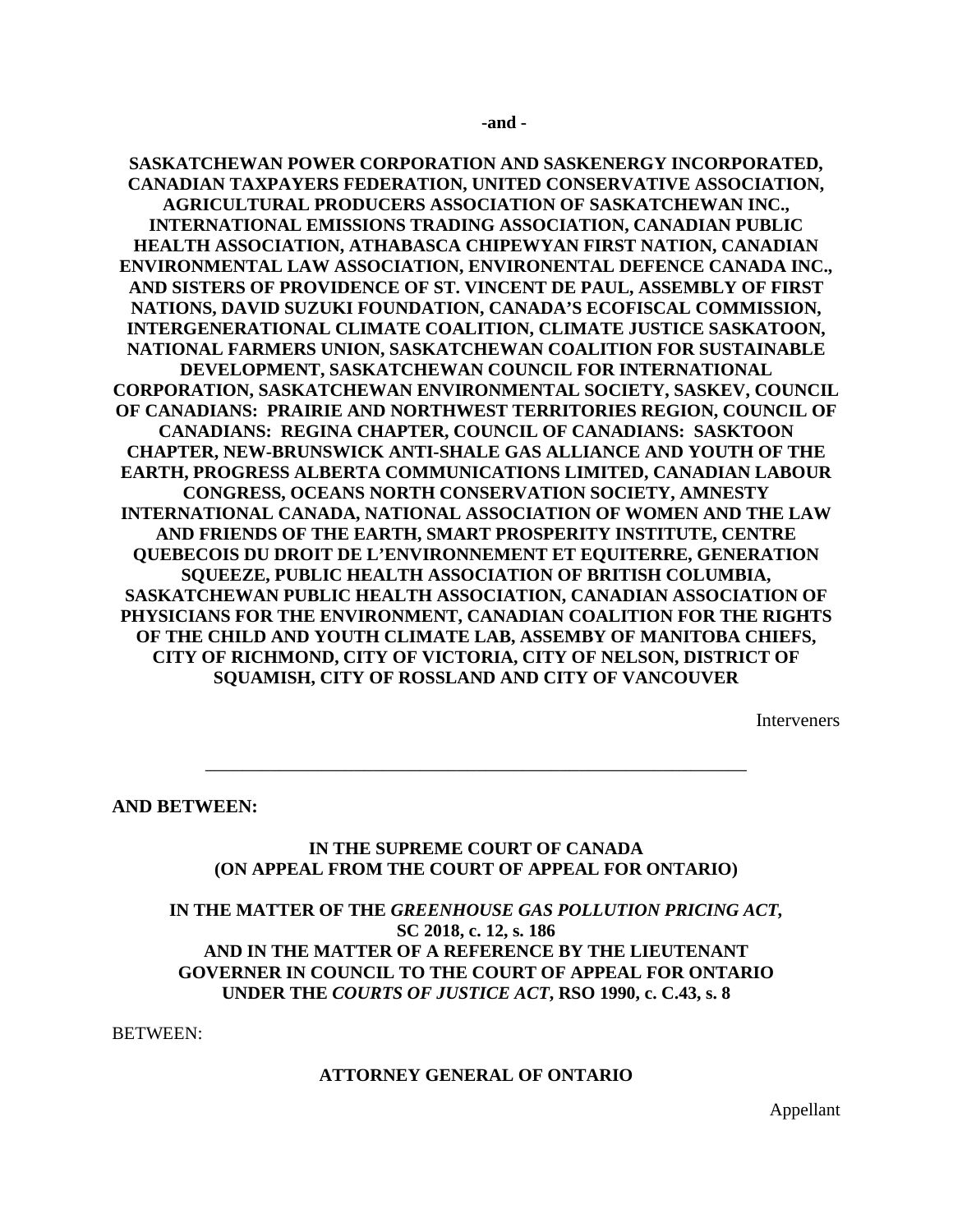#### **ATTORNEY GENERAL OF CANADA**

Respondent

 $-$  and  $-$ 

## **ATTORNEY GENERAL OF SASKATCHEWAN, ATTORNEY GENERAL OF ALBERTA, ATTORNEY GENERAL OF BRITISH COLUMBIA, ATTORNEY GENERAL OF MANITOBA, ATTORNEY GENERAL OF NEW BRUNSWICK, ATTORNEY GENERAL OF QUÉBEC**

Interveners

**-and-**

**ANISHINABEK NATION AND UNITED CHIEFS AND COUNCILS OF MNIDOO MNISING, SASKATCHEWAN POWER CORPORATION AND SASKENERGY INCORPORATED, CANADIAN TAXPAYERS FEDERATION, INTERNATIONAL EMISSIONS TRADING ASSOCIATION, CANADIAN PUBLIC HEALTH ASSOCIATION, ATHABASCA CHIPEWYAN FIRST NATION, CANADIAN ENVIRONMENTAL LAW ASSOCIATION, ENVIRONENTAL DEFENCE CANADA INC., AND SISTERS OF PROVIDENCE OF ST. VINCENT DE PAUL, ASSEMBLY OF FIRST NATIONS, DAVID SUZUKI FOUNDATION, CANADA'S ECOFISCAL COMMISSION, CLIMATE JUSTICE SASKATOON, NATIONAL FARMERS UNION, SASKATCHEWAN COALITION FOR SUSTAINABLE DEVELOPMENT, SASKATCHEWAN COUNCIL FOR INTERNATIONAL CORPORATION, SASKATCHEWAN ENVIRONMENTAL SOCIETY, SASKEV, COUNCIL OF CANADIANS: PRAIRIE AND NORTHWEST TERRITORIES REGION, COUNCIL OF CANADIANS: REGINA CHAPTER, COUNCIL OF CANADIANS: SASKTOON CHAPTER, NEW-BRUNSWICK ANTI-SHALE GAS ALLIANCE AND YOUTH OF THE EARTH, PROGRESS ALBERTA COMMUNICATIONS LIMITED, CANADIAN LABOUR CONGRESS, OCEANS NORTH CONSERVATION SOCIETY, AMNESTY INTERNATIONAL CANADA, NATIONAL ASSOCIATION OF WOMEN AND THE LAW AND FRIENDS OF THE EARTH, SMART PROSPERITY INSTITUTE, CENTRE QUEBECOIS DU DROIT DE L'ENVIRONNEMENT ET EQUITERRE, GENERATION SQUEEZE, PUBLIC HEALTH ASSOCIATION OF BRITISH COLUMBIA, SASKATCHEWAN PUBLIC HEALTH ASSOCIATION, CANADIAN ASSOCIATION OF PHYSICIANS FOR THE ENVIRONMENT, CANADIAN COALITION FOR THE RIGHTS OF THE CHILD AND YOUTH CLIMATE LAB, ASSEMBY OF MANITOBA CHIEFS, CITY OF RICHMOND, CITY OF VICTORIA, CITY OF NELSON, DISTRICT OF SQUAMISH, CITY OF ROSSLAND AND CITY OF VANCOUVER**

Interveners

## **FACTUM OF THE INTERVENER THE ATTORNEY GENERAL OF NEW BRUNSWICK (pursuant to Rule 42 of the** *Rules of the Supreme Court of Canada***)**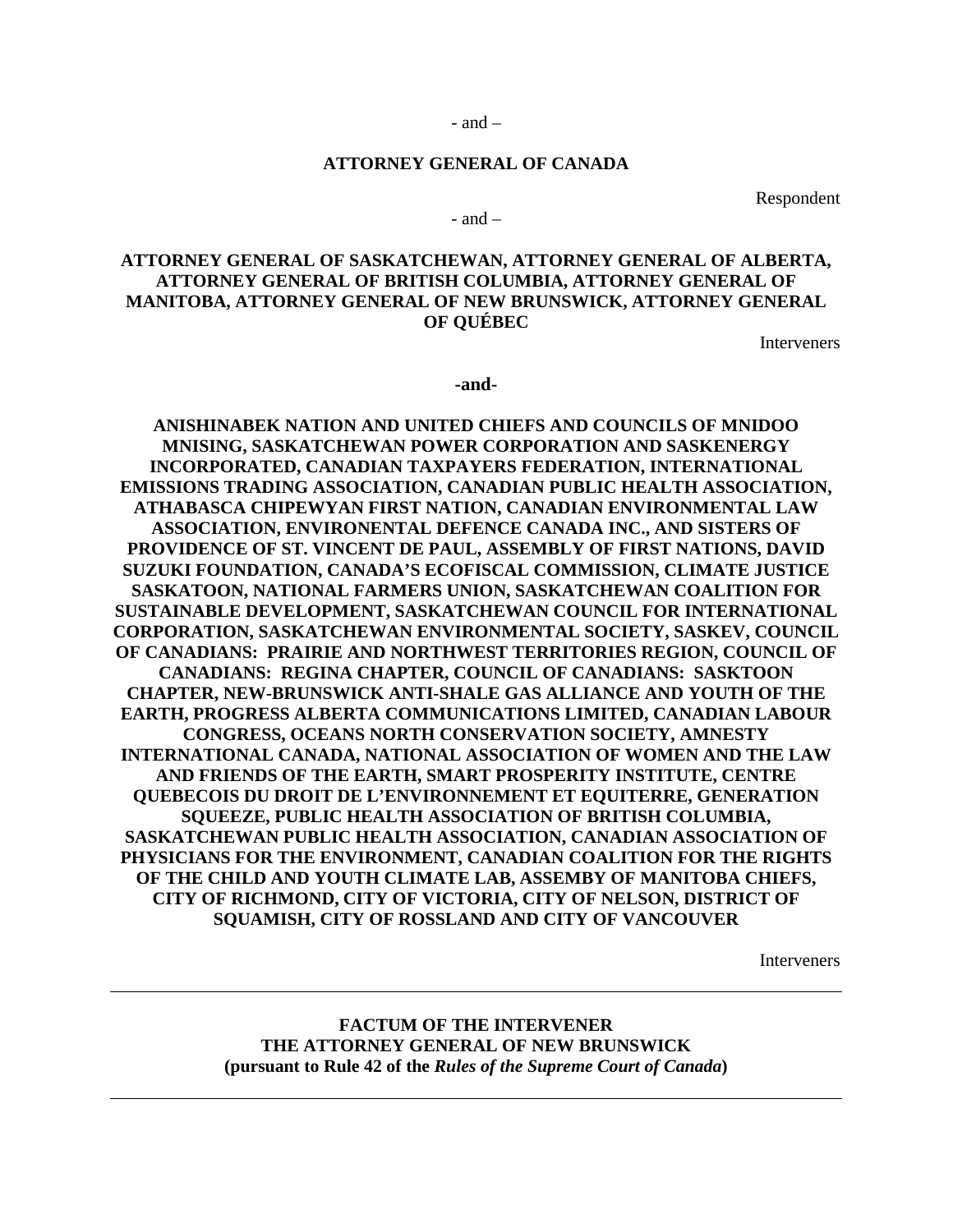# **ORIGINAL TO THE REGISTRAR COPIES TO:**

## **Attorney General of Canada**

Department of Justice Canada Prairie Region 301 – 310 Broadway Winnipeg, MB R3C 0S6

#### **Sharlene Telles-Langdon, Christine Mohr, Mary Matthews and Neil Goodridge**

Phone: 204-983-0862 Fax: 204-984-8495 E-mail: sharlene.telles-langdon@justice.gc.ca

Counsel for the Attorney General of Canada

## **Ministry of Justice and Attorney General of Saskatchewan** 820 - 1874 Scarth Street

Regina, SK S4P 4B3

# **P. Mitch McAdam, Q.C. Alan Jacobson** Phone: 306-787-7846 / 306-787-1087 Fax: 306-787-9111 Email: mitch.mcadam@gov.sk.ca

[alan.jacobson@gov.sk.ca](mailto:alan.jacobson@gov.sk.ca)

# **MLT Aikins LLP**

1500 – 1874 Scarth Street Regina, SK S4P 4E9

# **Deron Kuski. Q.C.**

**Jodi Wildeman** Phone: 306-347-8404 Fax: 306-352-5250 Email: [dkuski@mltaikins.com](mailto:dkuski@mltaikins.com)

Counsel for the Appellant, the Attorney General of Saskatchewan & Intervener

# **Deputy Attorney General of Canada** Department of Justice Canada

50 O'Connor Street – Suite 500, Room 557 Ottawa, ON K1A 0H8

# **Christopher M. Rupar**

Phone: 913-670-6290 Fax: 613-954-1920 Email: [christopher.rupar@justice.gc.ca](mailto:christopher.rupar@justice.gc.ca)

Agent for the Attorney General of Canada

# **Gowling WLG (Canada) LLP**

Barristers & Solicitors 2600 - 160 Elgin Street Ottawa, ON K1P 1C3

# **D. Lynne Watt**

Phone: 613-786-8695 Fax: 613-788-3509 Email: lynne.watt@gowlingwlg.com

Agent for the Appellant Attorney General of Saskatchewan & Intervener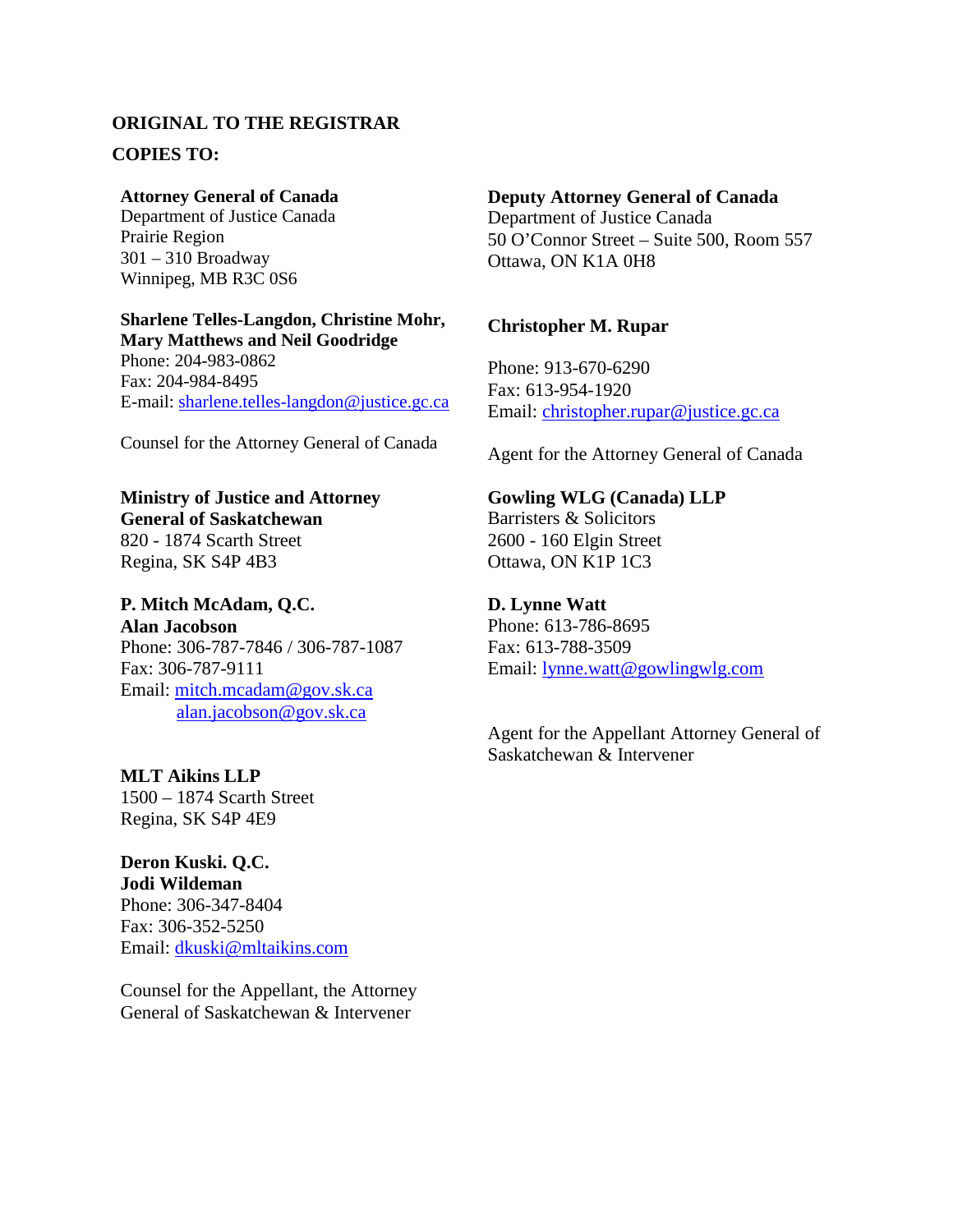#### **Attorney General of Ontario**

Constitutional Law Branch 4th Floor - 720 Bay Street Toronto, ON M7A 2S9

# **Joshua Hunter, Padraic Ryan, Aud Ranalli**

Phone: 416-908-7465 / 416-908-2276 / 416-389-2604 Fax: 416-326-4015 Email: josh.hunter@ontario.ca padraic.ryan@ontario.ca [aud.ranalli@ontario.ca](mailto:aud.ranalli@ontario.ca)

Counsel for the Appellant Attorney General of Ontario & Intervener

# **Ministère de la justice du Québec**

Direction du droit constitutionnel et Autochtone 1200, route de l'Église, 4 étage Québec, QC G1V 4M1

# **Jean-Vincent Lacroix**

**Laurie Anctil** Phone: 418-643-1477, poste 20779 Email: jeanvincent.lacroix@justice.gouv.qc.ca [Laurie.anctil@justice.gouv.qc.ca](mailto:Laurie.anctil@justice.gouv.qc.ca)

Avocats de la Procureure générale Québec

# **Attorney General of Manitoba**

Constitutional Law 1230 - 405 Broadway Winnipeg, MB R3C 3L6

# **Michael Conner**

**Allison Kindle Pejovic** Phone: 204-945-6723 Fax: 204-945-0053 Email: Michael.conner@gov.mb.ca [Allison.pejovic@gov.mb.ca](mailto:Allison.pejovic@gov.mb.ca)

## **Supreme Advocacy LLP**

340 Gilmour Street, Suite 100 Ottawa, ON K2P 0R3

# **Marie-France Major**

Phone: 613-695-8855 Fax: 613-695-8580 Email: [mfmajor@supremeadvocacy.ca](mailto:mfmajor@supremeadvocacy.ca)

Agent for the Appellant Attorney General of Ontario & Intervener

# **Noël & Associés s.e.n.c.r.l.**

111, rue Champlain Gatineau, QC J8X 3R1

# **Pierre Landry**

Phone: 819-503-2174 Fax: 819-771-5397 Email: p.landry@noelassocies.com

Correspondant pour les Avocats de la Procureure générale Québec

# **Gowling WLG (Canada) LLP**

Barristers & Solicitors 2600 - 160 Elgin Street Ottawa, ON K1P 1C3

# **D. Lynne Watt**

Phone: 613-786-8695 Fax: 613-788-3509 Email: [lynne.watt@gowlingwlg.com](mailto:lynne.watt@gowlingwlg.com)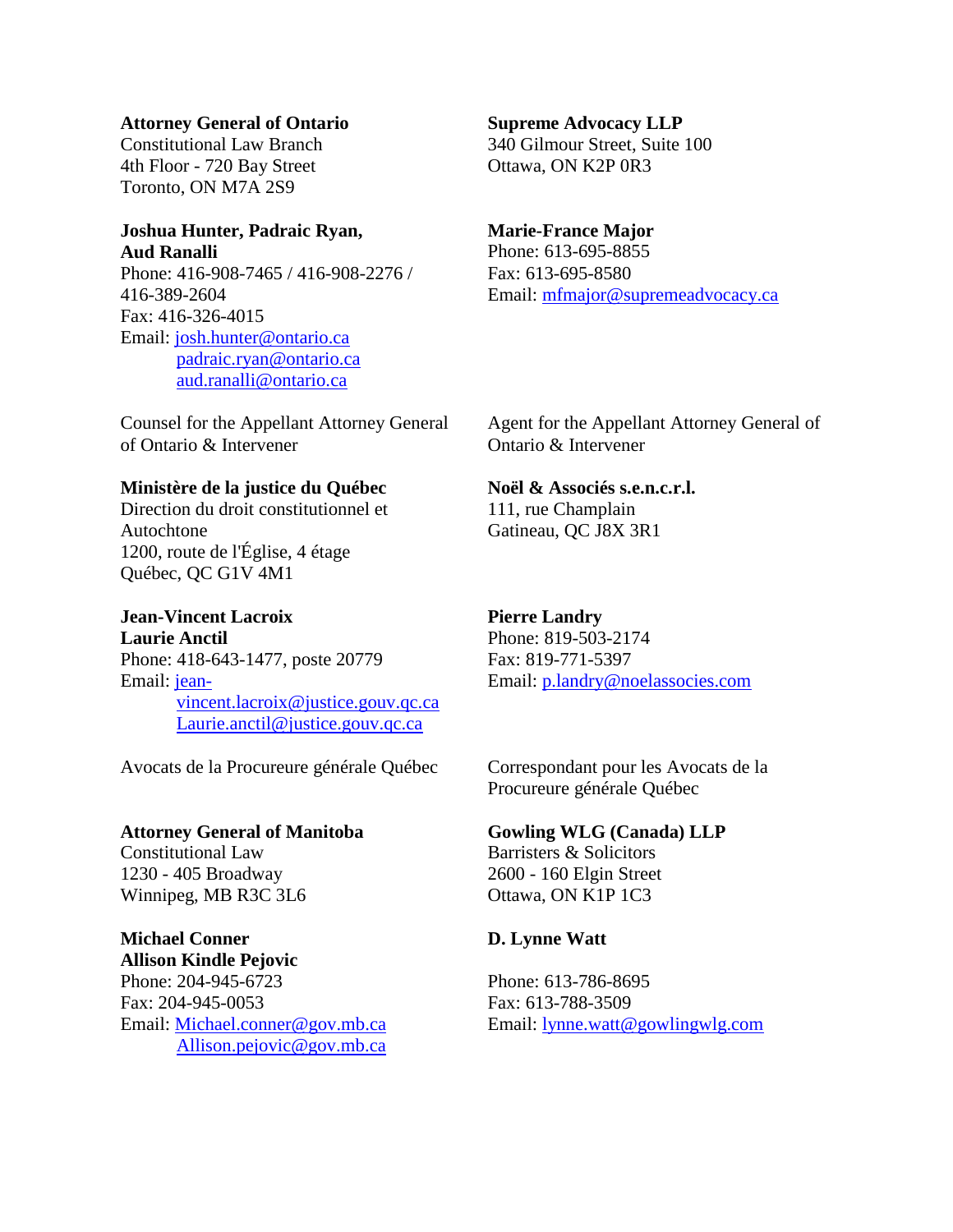Counsel for the Intervener Attorney General of Manitoba

**Ministry of Attorney General** 6th Floor - 101 Douglas Street PO Box 9280 Stn Prov Govt Victoria, BC V8W 9J7

**J. Gareth Morley** Phone: 250-952-7644 Fax: 250-356-0064 Email: [gareth.morley@gov.bc.ca](mailto:gareth.morley@gov.bc.ca)

Counsel for the Intervener Attorney General of British Columbia

**Gall Legge Grant Zwack LLP** 1000 – 1199 West Hastings Street Vancouver, BC V6E 3T5

**Peter Gall, Q.C.** Phone: 604-891-1152 Fax: 604-669-5101 Email: [pgall@glgzlaw.com](mailto:pgall@glgzlaw.com)

Counsel for the Intervener Attorney General of Alberta

**McKercher LLP** 374 Third Avenue South Saskatoon, SK S7K 1M5

**David M. Stack, Q.C.** Phone: 306-664-1277 Fax: 306-653-2669 Email: [d.stack@mkercher.ca](mailto:d.stack@mkercher.ca)

Counsel for the Interveners, Saskatchewan Power Corporation and SaskEnergy Inc.

Agent for the Intervener Attorney General of Manitoba

**Michael Sobkin** 331 Somerset Street West Ottawa, ON K2P 0J8

**Michael Sobkin** Phone: 613-282-1712 Fax: 613-288-2896 Email: [msobkin@sympatico.ca](mailto:msobkin@sympatico.ca)

Agent for the Intervener Attorney General of British Columbia

**CazaSaikaley LLP** 220 Laurier Avenue West, Suite 350 Ottawa, ON K1P 5ZP

**Alyssa Tomkins** Phone: 613-565-2292 Fax: 613-565-2087 Email: [atomkins@plaideurs.ca](mailto:atomkins@plaideurs.ca)

Agent for the Intervener Attorney General of Alberta

**Gowling WLG (Canada) LLP** Barristers & Solicitors 2600 - 160 Elgin Street Ottawa, ON K1P 1C3

**D. Lynne Watt** Phone: 613-786-8695 Fax: 613-788-3509 Email: [lynne.watt@gowlingwlg.com](mailto:lynne.watt@gowlingwlg.com)

Agent for the Interveners Saskatchewan Power Corporation and SaskEnergy Inc.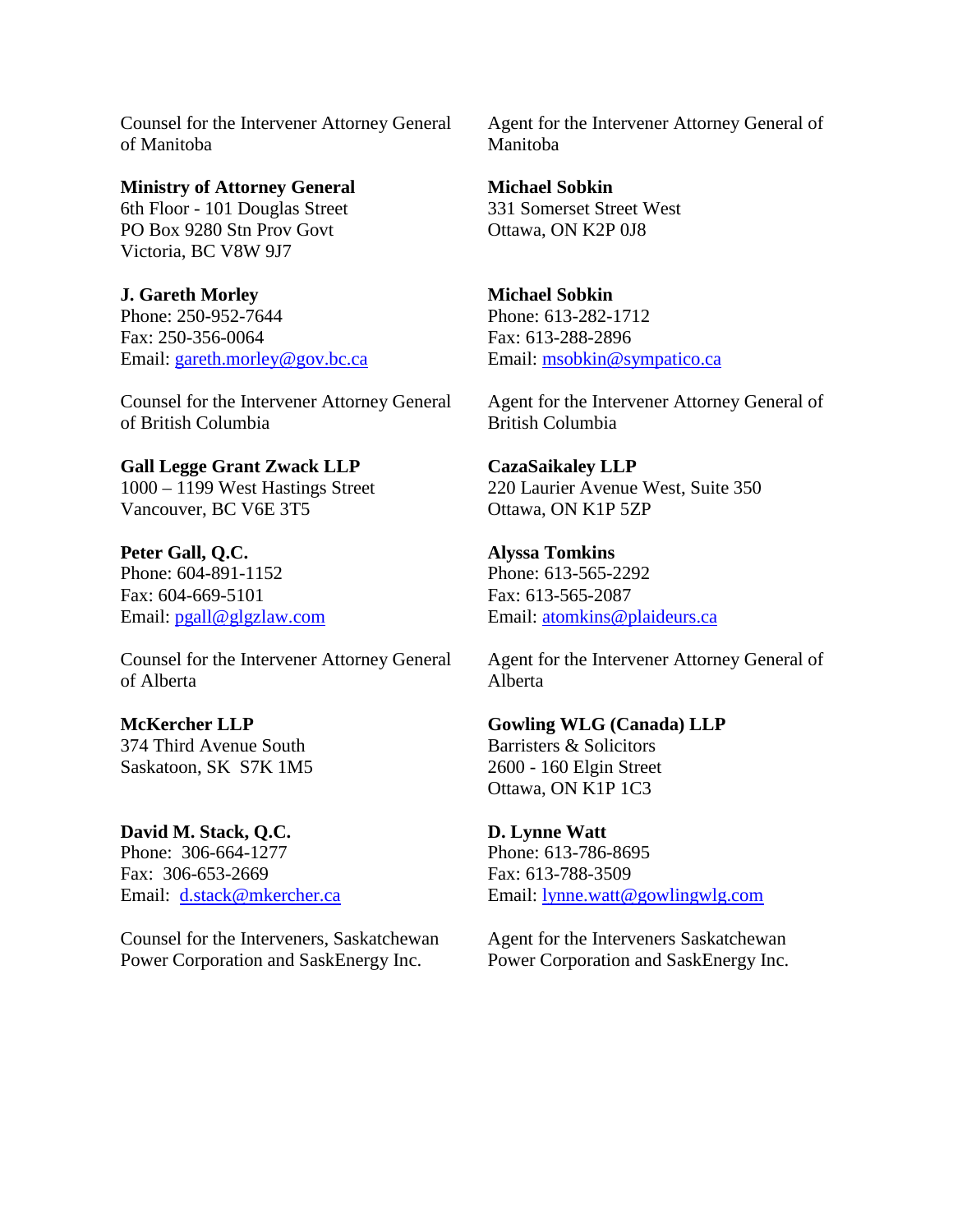# **Crease Harman LLP**

800-1070 Douglas Street Victoria, BC V8W 2C4

# **R. Bruce E. Hallsor**

**Hana Felix** Phone: 250-388-9124 Fax: 250-388-4294 Email: [bhallsor@crease.com](mailto:bhallsor@crease.com)

Counsel for the Intervener, Canadian Taxpayers Federation

# **DeMarco Allan LLP**

625-333 Bay Street Toronto, ON M5H 2R2

# **Elizabeth DeMarco**

**Jonathan McGillivray** Phone: 647-991-1190 Fax: 888-734-9459 Email: [lisa@demarcoallan.com](mailto:lisa@demarcoallan.com)

Counsel for the Intervener, International Emissions Trading Association

# **Gowling WLG (Canada) LLP**

Suite 1600, 1 First Canadian Place 100 King Street West Toronto, ON M5X 1G5

# **Jennifer L. King, Michael Finley, Liane Langstaff**

Phone: 416-862-7525 Fax: 416-862-7661 Email: [jennifer.king@gowlingwlg.com](mailto:jennifer.king@gowlingwlg.com)

Counsel for the Intervener, Canadian Public Health Association

# **Supreme Advocacy LLP**

340 Gilmour Street, Suite 100 Ottawa, ON K2P 0R3

# **Marie-France Major**

Phone: 613-695-8855 Fax: 613-695-8580 Email: [mfmajor@supremeadvocacy.ca](mailto:mfmajor@supremeadvocacy.ca)

Agent for the Intervener, Canadian Taxpayers Federation

### **Gowling WLG (Canada) LLP** Barristers & Solicitors

2600 - 160 Elgin Street Ottawa, ON K1P 1C3

# **Jeffrey W. Beedell**

Phone: 613-786-0171 Fax: 613-788-3587 Email: [jeff.beedell@gowlingwlg.com](mailto:jeff.beedell@gowlingwlg.com)

Agent for the Intervener, Canadian Public Health Association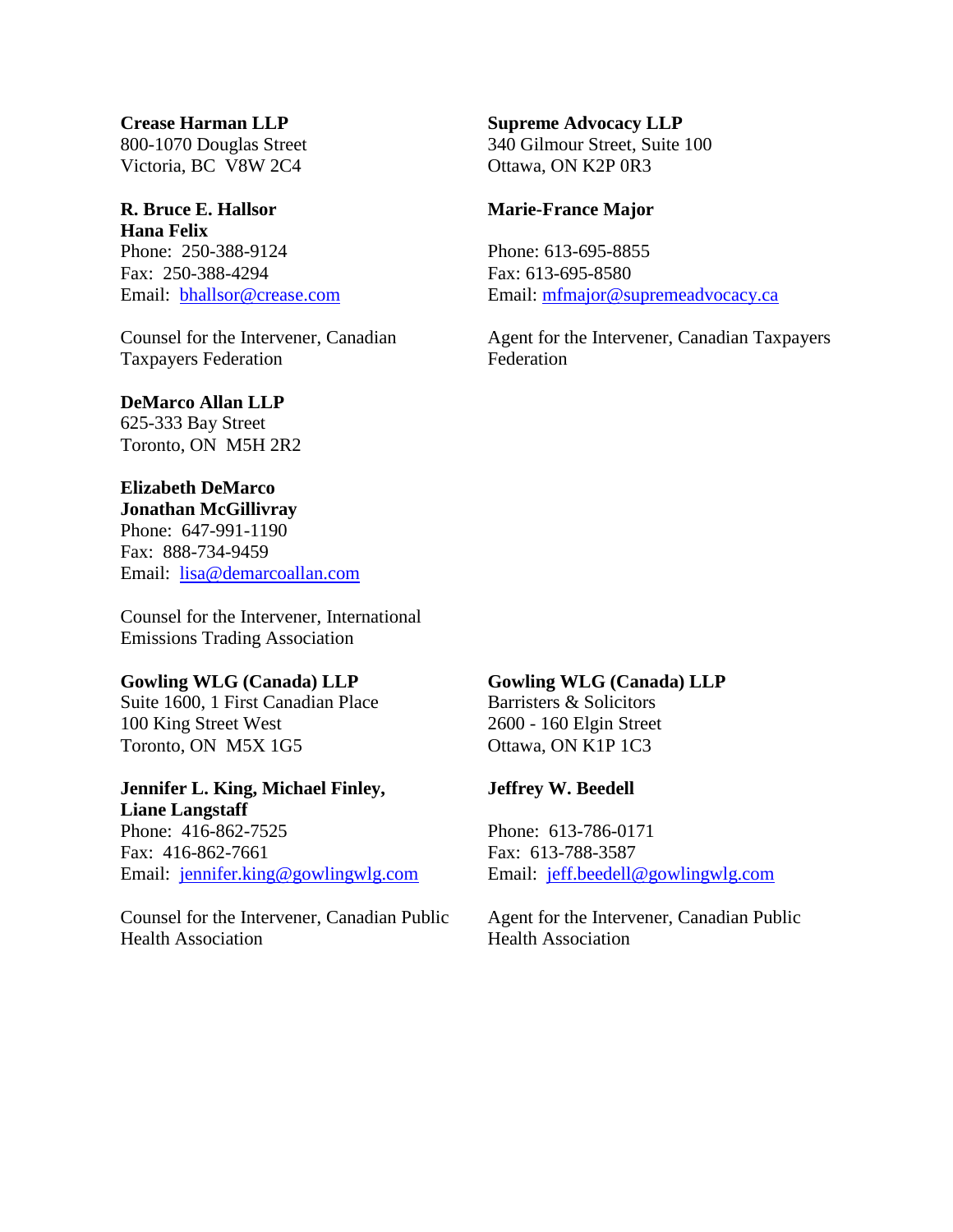# **Ecojustice Environmental Law Clinic, University of Ottawa** 216-1 Stewart Street Ottawa, ON K1N 6N5

#### **Amir Attaran**

Phone: 613-562-8500 Ext: 3382 Fax: 613-562-5319 Email: [aattaran@ecojustice.ca](mailto:aattaran@ecojustice.ca)

Counsel for the Intervener, Athabasca Chipewyan First Nation

#### **Canadian Environmental Law Association**

1500 - 55 University Avenue Toronto, ON M5J 2H7

# **Joseph F. Castrilli, Theresa McClenaghan, Richard D. Lindgren**

Phone: 416-960-2284 Ext: 7218 Fax: 416-960-9392 Email: [castrilli@sympatico.ca](mailto:castrilli@sympatico.ca)

Counsel for the Interveners, Canadian Environmental Law Association, Environmental Defence Canada Inc. and Sisters of Providence of St. Vincent de Paul

#### **Assembly of First Nations**

55 Metcalfe Street, Suite 1600 Ottawa, ON K1P 6L5

# **Stuart Wuttke, Julie McGregor, Adam Williamson, Victor Carter**

Phone: 613-241-5689 Ext: 228 Fax: 613-241-5808 Email: [swuttke@afn.ca](mailto:swuttke@afn.ca)

Counsel for the Intervener, Assembly of First Nations

# **Gowling WLG (Canada) LLP**

Barristers & Solicitors 2600 - 160 Elgin Street Ottawa, ON K1P 1C3

### **Jeffrey W. Beedell**

Phone: 613-786-0171 Fax: 613-788-3587 Email: [jeff.beedell@gowlingwlg.com](mailto:jeff.beedell@gowlingwlg.com)

Agent for the Interveners, Canadian Environmental Law Association, Environmental Defence Canada Inc. and Sisters of Providence of St. Vincent de Paul

# **Supreme Law Group**

900 - 275 Slater Street Ottawa, ON K1P 5H9

#### **Moira Dillon**

Phone: 613-691-1224 Fax: 613-691-1338 Email: [mdillon@supremelawgroup.ca](mailto:mdillon@supremelawgroup.ca)

Agent for the Intervener, Assembly of First **Nations**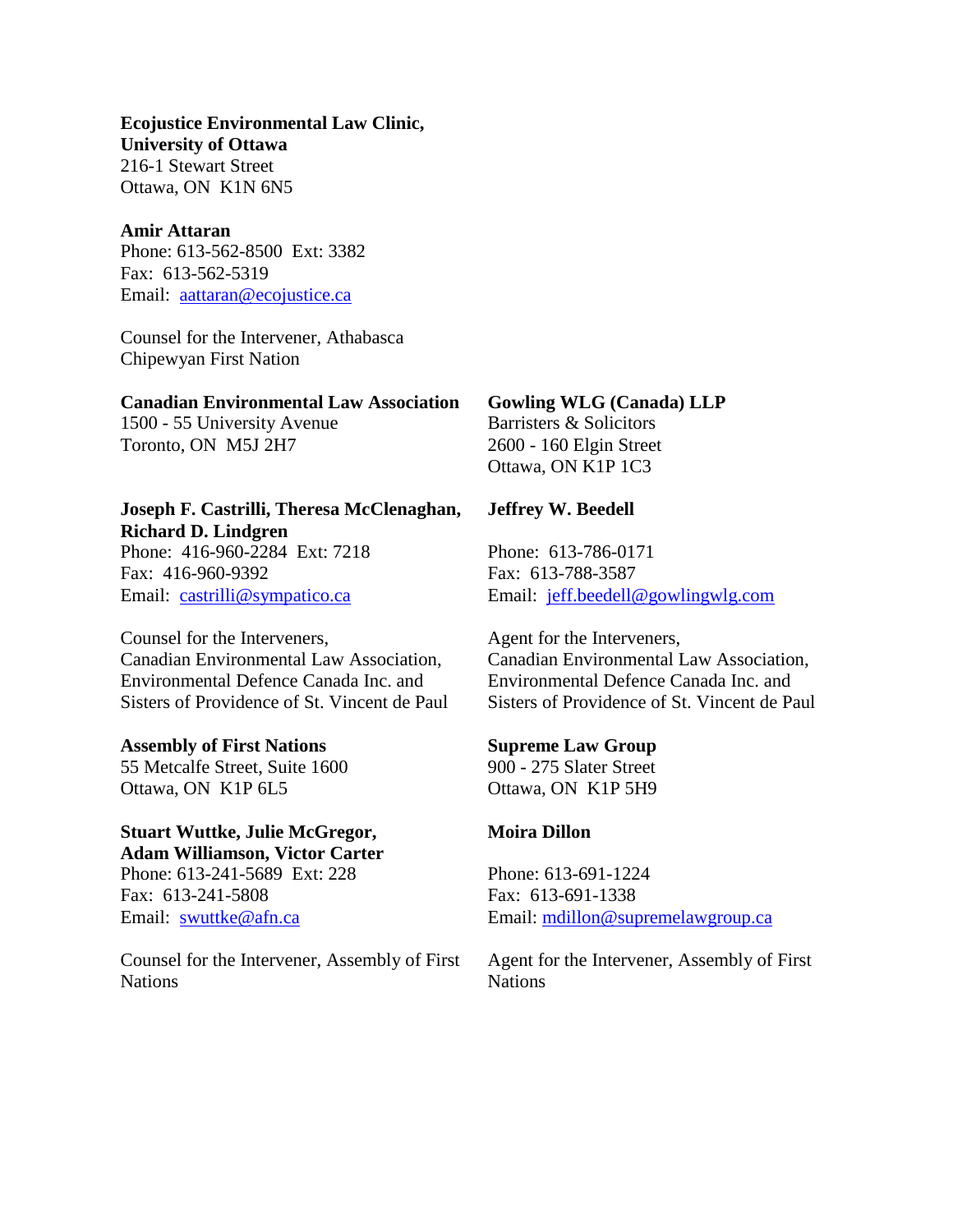**Ecojustice Environmental Law Clinic, University of Ottawa** 216-1 Stewart Street Ottawa, ON K1N 6N5

**Joshua Ginsberg Randy Christensen** Phone: 613-562-5800 Ext: 3399 Fax: 613-562-5319 Email: [jginsberg@ecojustice.ca](mailto:jginsberg@ecojustice.ca)

Counsel for the Intervener, the David Suzuki Foundation

**University of Ottawa Faculty of Law** 57 Louis Pasteur Street Ottawa, ON K1N 6N5

**Stewart Elgie**, **LSM** Phone : 613-562-5800 Ext : 1270 Email: stewart.elgie@uottawa.ca

Counsel for the Intervener, Canada's Ecofiscal Commission

**Kowalchuk Law Office** 18 Patton Street Regina, SK S4R 3N9

**Larry W. Kowalchuk Taylor-Anne Yee, Jonathan Stockdale** Phone: 306-529-3001 Email: [larry@kowalchuklaw.ca](mailto:larry@kowalchuklaw.ca)

Counsel for the Interveners, Climate Justice Saskatoon, National Farmers Union, Saskatchewan Coalition for Sustainable Development, Saskatchewan Council for International Cooperation, Saskatchewan Environmental Society, SaskEV

**Champ and Associates** 43 Florence Street Ottawa, ON K2P 0W6

# **Bijon Roy**

Phone: 613-237-4740 Fax: 613-232-2680 Email: [broy@champlaw.ca](mailto:broy@champlaw.ca)

Agent for the Intervener, the David Suzuki Foundation

#### **Champ and Associates**

43 Florence Street Ottawa, ON K2P 0W6

#### **Bijon Roy**

Phone: 613-237-4740 Fax: 613-232-2680 Email: [broy@champlaw.ca](mailto:broy@champlaw.ca)

Agent for the Intervener, Canada's Ecofiscal Commission

#### **Supreme Law Group**

900 - 275 Slater Street Ottawa, ON K1P 5H9

#### **Moira Dillon**

Phone: 613-691-1224 Fax: 613-691-1338 Email: [mdillon@supremelawgroup.ca](mailto:mdillon@supremelawgroup.ca)

Agent for the Interveners, Climate Justice Saskatoon, National Farmers Union, Saskatchewan Coalition for Sustainable Development, Saskatchewan Council for International Cooperation, Saskatchewan Environmental Society, SaskEV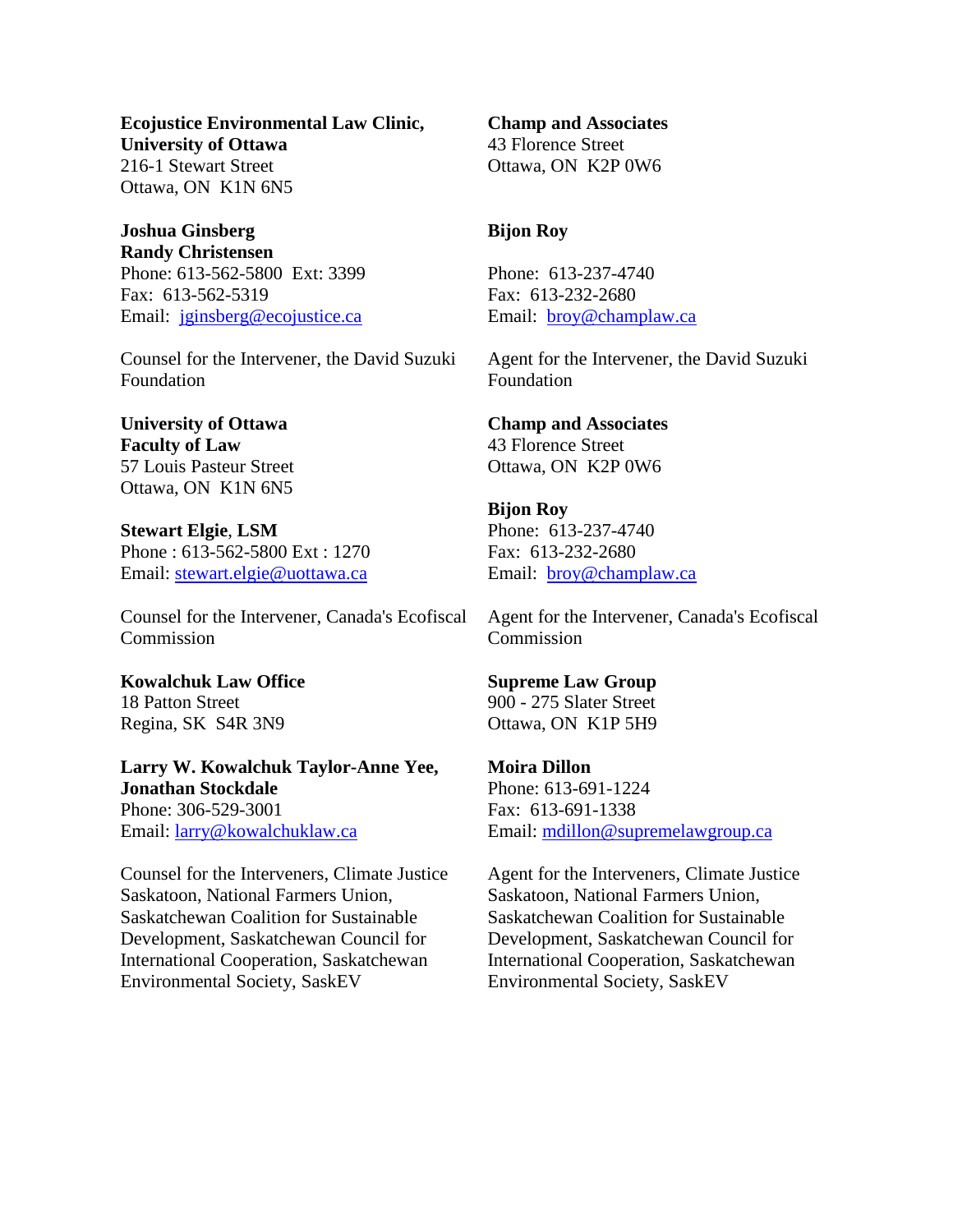**Kowalchuk Law Office** 18 Patton Street Regina, SK S4R 3N9

**Larry W. Kowalchuk** Phone: 306-529-3001 Email: [larry@kowalchuklaw.ca](mailto:larry@kowalchuklaw.ca)

Counsel for the Interveners, Council of Canadians: Prairie and Northwest Territories Region, Council of Canadians: Regina Chapter, Council of Canadians: Saskatoon Chapter, New-Brunswick Anti-Shale Gas Alliance and Youth of the Earth

## **Nanda & Company**

3400 Manulife Place 10180- 101 Street N.W. Edmonton, AB T5J 4K1

**Avnish Nanda Martin Olszynski** Phone (780) 801-5324 Fax: (587) 318-1391 Email: [avnish@nandalaw.ca](mailto:avnish@nandalaw.ca)

Counsel for the Intervener, Progress Alberta Communications Limited

#### **Westaway Law Group**

55 Murray Street Suite 230 Ottawa, ON K1N 5M3

# **Cynthia Westaway**

**Patricia Lawrence** Phone: 613-722-6339 Fax: 613-722-9097 Email: [cynthia@westawaylaw.ca](mailto:cynthia@westawaylaw.ca)

Counsel for the Intervener, Anishinabek Nation and United Chiefs and Councils of Mnidoo Mnising

**Supreme Law Group** 900 - 275 Slater Street Ottawa, ON K1P 5H9

# **Moira Dillon**

Phone: 613-691-1224 Fax: 613-691-1338 Email: [mdillon@supremelawgroup.ca](mailto:mdillon@supremelawgroup.ca)

Counsel for the Interveners, Council of Canadians: Prairie and Northwest Territories Region, Council of Canadians: Regina Chapter, Council of Canadians: Saskatoon Chapter, New-Brunswick Anti-Shale Gas Alliance and Youth of the Earth

# **McGuinty Law Offices**

1192 Rockingham Avenue Ottawa, ON K1H 8A7

# **Dylan Jr. McGuinty**

Phone: 613-526-3858 Fax: 613-526-3187 Email: [dylanjr@mcguintylaw.ca](mailto:dylanjr@mcguintylaw.ca)

Agent for the Intervener, Progress Alberta Communications Limited

# **Westaway Law Group**

55 Murray Street Suite 230 Ottawa, ON K1N 5M3

# **Geneviève Boulay**

Phone: 613-702-3042 Fax: 613-722-9097 Email: [genevieve@westawaylaw.ca](mailto:genevieve@westawaylaw.ca)

Agent for the Intervener, Anishinabek Nation and United Chiefs and Councils of Mnidoo Mnising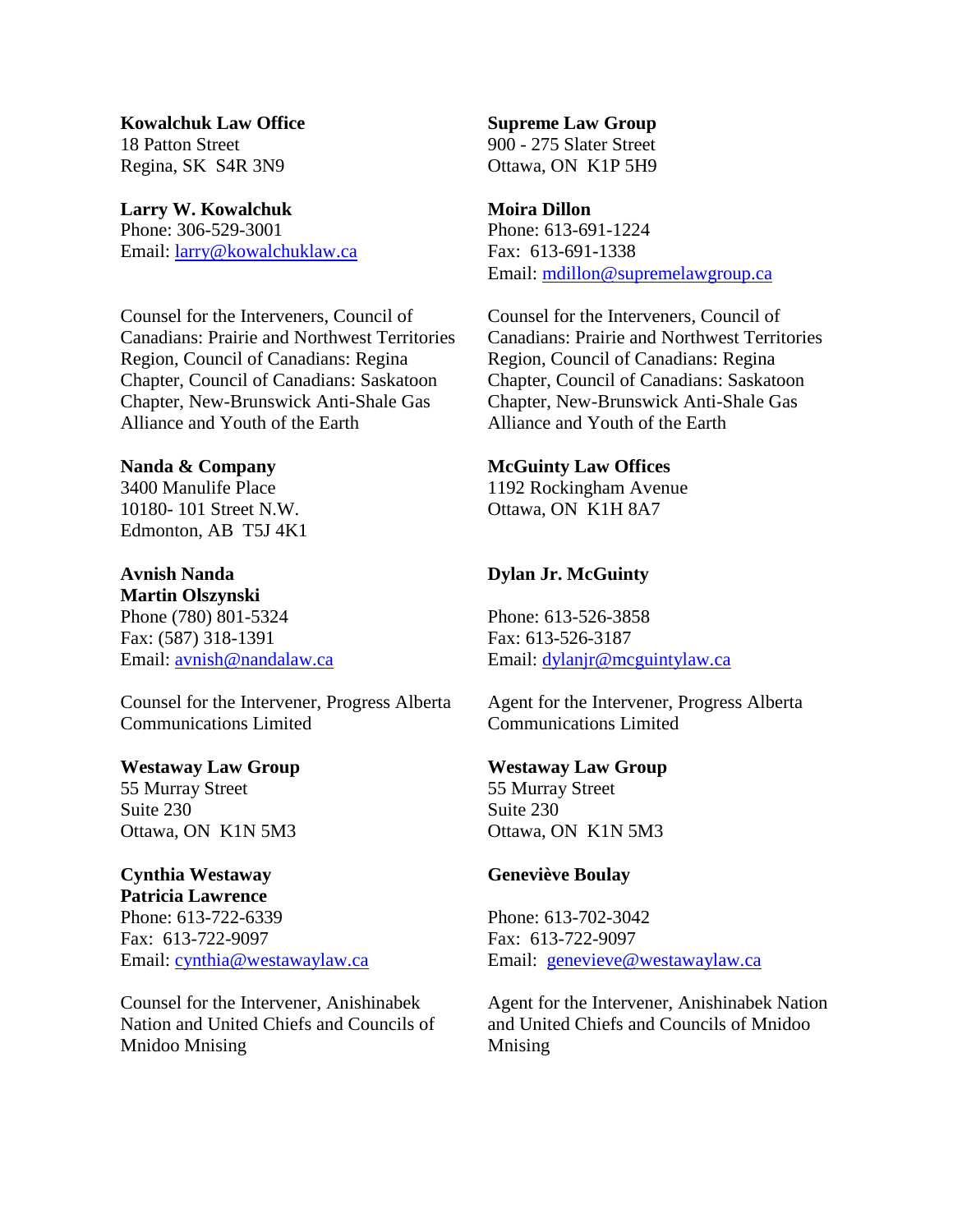**Goldblatt Partners LLP** 20 Dundas Street West, Suite 1039 Toronto, ON M5G 2C2

# **Steven M. Barrett, Simon Archer, Mariam Moktar** Phone: 416-977-6070 Fax: 416-591-7333 Email: [sbarrett@goldblattpartners.com](mailto:sbarrett@goldblattpartners.com)

Counsel for the Intervener, Canadian Labour Congress

**Arvay Finlay LLP** 1512-808 Nelson Street Vancouver, BC V6Z 2H2

**David W.L. Wu** Phone: 604-696-9828 Fax: 888-575-3281 Email: [dwu@arvayfinlay.ca](mailto:dwu@arvayfinlay.ca)

Counsel for the Intervener, Oceans North Conservation Society

#### **Stockwoods LLP**

TD North Tower, suite 4130 77 King Street West, P.O. Box 140 Toronto, ON M5K 1H1

**Justin Safayeni Zachary Al-Khatib** Phone: 416-593-7200 Fax: 416-593-9345 Email: [justins@stockwoods.ca](mailto:justins@stockwoods.ca)

Counsel for the Intervener, Amnesty International Canada

#### **Goldblatt Partners LLP** 500-30 Metcalfe St.

Ottawa, ON K1P 5L4

## **Colleen Bauman**

Phone: 613-482-2463 Fax: 613-235-3041 Email: [cbauman@goldblattpartners.com](mailto:cbauman@goldblattpartners.com)

Agent for the Intervener, Canadian Labour Congress

**Supreme Law Group** 900 - 275 Slater Street Ottawa, ON K1P 5H9

**Moira Dillon** Phone: 613-691-1224 Fax: 613-691-1338 Email: [mdillon@supremelawgroup.ca](mailto:mdillon@supremelawgroup.ca)

Agent for the Intervener, Oceans North Conservation Society

#### **Conway Baxter Wilson LLP**

400 - 411 Roosevelt Avenue Ottawa, ON K2A 3X9

# **David P. Taylor**

Phone: 613-691-0368 Fax: 613-688-0271 Email: [dtaylor@conway.pro](mailto:dtaylor@conway.pro)

Agent for Intervener, Amnesty International Canada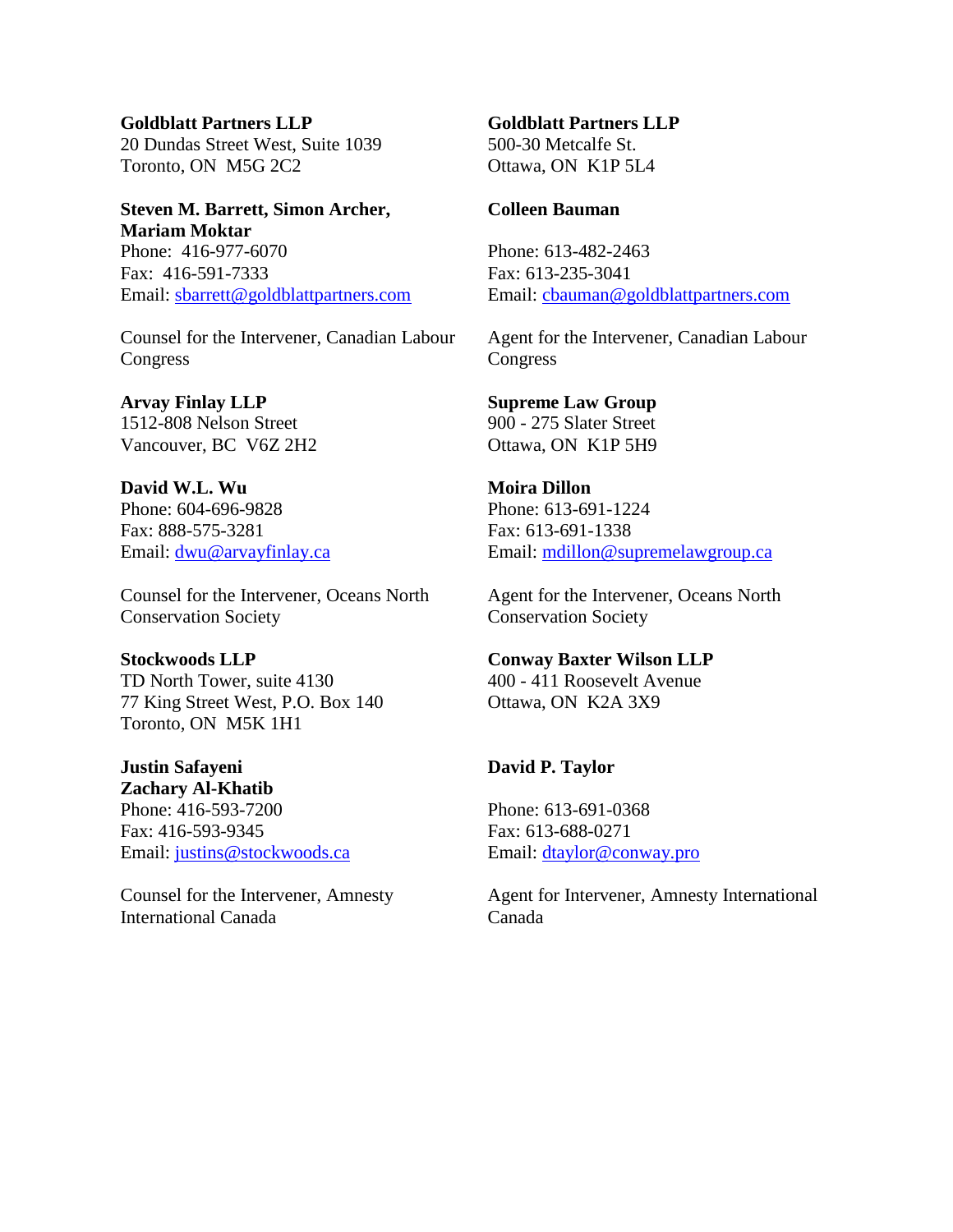# **University of Ottawa** 57 Louis Pasteur St. Ottawa, ON K1N 6C5

# **Nathalie Chalifour**

**Anne Levesque** Phone: 613-562-5800 Ext: 3331 FAX: 613-562-5124 Email: [Nathalie.Chalifour@uottawa.ca](mailto:Nathalie.Chalifour@uottawa.ca)

Counsel for the Intervener, National Association of Women and the Law and Friends of the Earth

# **University of Ottawa**

Faculty of Law 57 Louis Pasteur Street Ottawa, ON K1N 6N5

**Jeremy de Beer** Phone: 613-562-5800 Ext: 3169 Email: [Jeremy.deBeer@uOttawa.ca](mailto:Jeremy.deBeer@uOttawa.ca)

Counsel for the Intervener, Smart Prosperity Institute

### **Ratcliff & Company LLP** 500-221 West Esplanade

North Vancouver, BC V7M 3J3

# **Nathan Hume, Emma Hume, Cam Brewer**

Phone: 604-988-5201 Fax: 604-988-1452 Email: [nhume@ratcliff.com](mailto:nhume@ratcliff.com)

Counsel for the Interveners, Generation Squeeze, Public Health Association of British Columbia, Saskatchewan Public Health Association, Canadian Association of Physicians for the Environment, Canadian Coalition for the Rights of the Child and Youth Climate Lab

# **Conway Baxter Wilson LLP**

400 - 411 Roosevelt Avenue Ottawa, ON K2A 3X9

# **Marion Sandilands**

Phone: 613-288-0149 Fax: 613-688-0271 Email: [msandilands@conway.pro](mailto:msandilands@conway.pro)

Agent for the Intervener, National Association of Women and the Law and Friends of the Earth

# **Gowling WLG (Canada) LLP**

160 Elgin Street Suite 2600 Ottawa, ON K1P 1C3

# **Guy Régimbald**

Phone: 613-786-0197 Fax: 613-563-9869 Email: [guy.regimbald@gowlingwlg.com](mailto:guy.regimbald@gowlingwlg.com)

Agent for the Intervener, Smart Prosperity Institute

# **Power Law**

130 Albert Street Suite 1103 Ottawa, ONf K1P 5G4

# **Darius Bossé**

Phone: 613-702-5566 Fax: 613-702-5566 Email: [DBosse@juristespower.ca](mailto:DBosse@juristespower.ca)

Agent for the Interveners, Generation Squeeze, Public Health Association of British Columbia, Saskatchewan Public Health Association, Canadian Association of Physicians for the Environment, Canadian Coalition for the Rights of the Child and Youth Climate Lab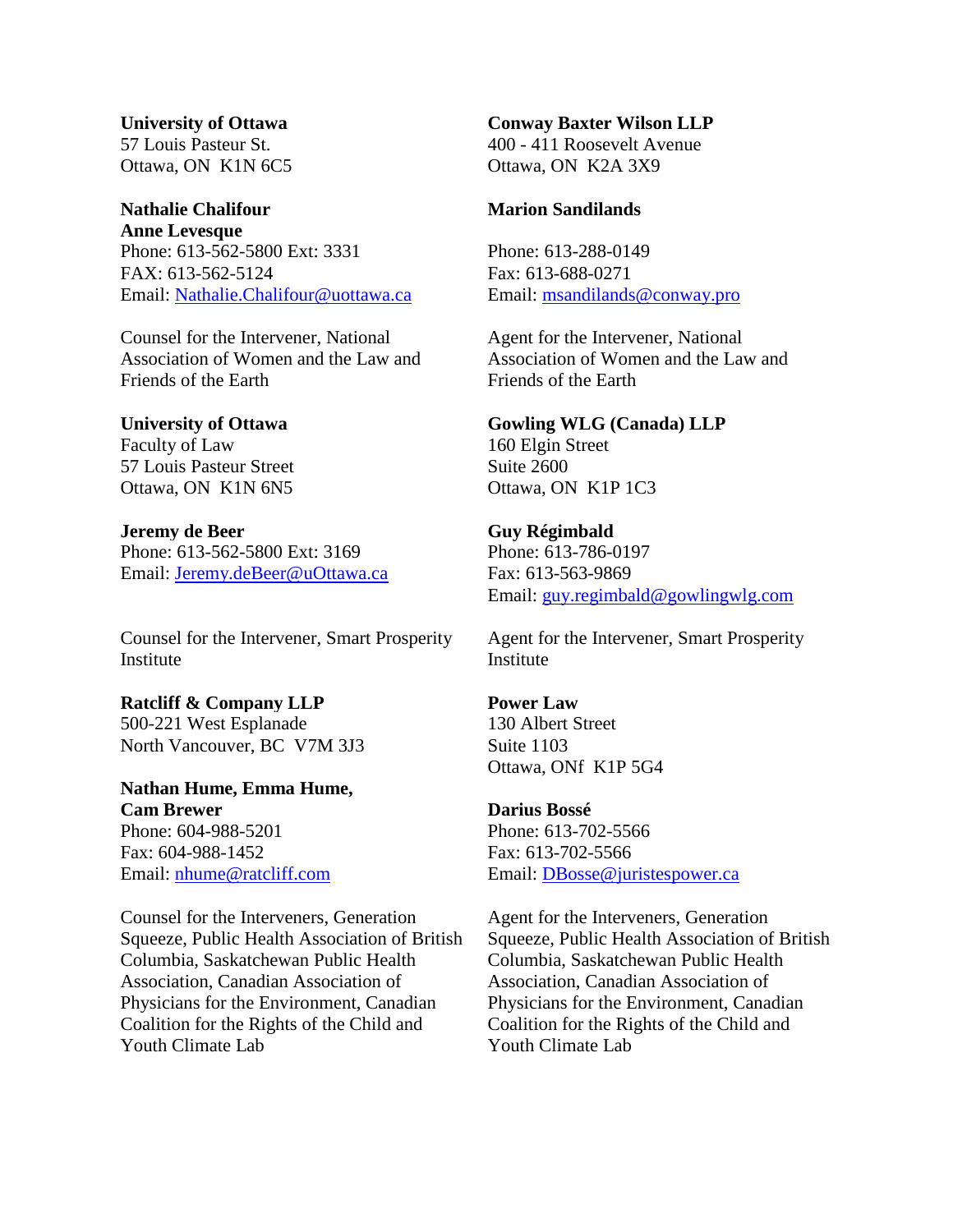**Public Interest Law Centre** 200-393 Portage Avenue Winnipeg, MB R3B 3H6

# **Joëlle Pastora Sala, Byron Williams, Katrine Dilay** Phone: 204-985-8540 Fax: 204-985-8544 Email: [jopas@pilc.mb.ca](mailto:jopas@pilc.mb.ca)

Counsel for the Intervener, Assembly of Manitoba Chiefs

### **Lidstone & Company**

Sun Tower, Suite 1300 128 Pender Street West Vancouver, BC V6B 1R8

# **Paul A. Hildebrand**

**Olivia French** Phone: 604-899-2269 Fax: 604-899-2281 Email: [hildebrand@lidstone.ca](mailto:hildebrand@lidstone.ca)

Counsel for the Interveners, City of Richmond, City of Victoria, City of Nelson, District of Squamish, City of Rossland and City of Vancouver

**Power Law** 130 Albert Street Suite 1103 Ottawa, ONf K1P 5G4

# **Maxine Vincelette**

Phone: 613-702-5566 Fax: 613-702-5566 Email: [mvincelette@powerlaw.ca](mailto:mvincelette@powerlaw.ca)

Agent for the Intervener, Assembly of Manitoba Chiefs

# **Power Law**

130 Albert Street Suite 1103 Ottawa, ONf K1P 5G4

### **Maxine Vincelette**

Phone: 613-702-5566 Fax: 613-702-5566 Email: [mvincelette@powerlaw.ca](mailto:mvincelette@powerlaw.ca)

Agent for the Interveners, City of Richmond, City of Victoria, City of Nelson, District of Squamish, City of Rossland and City of Vancouver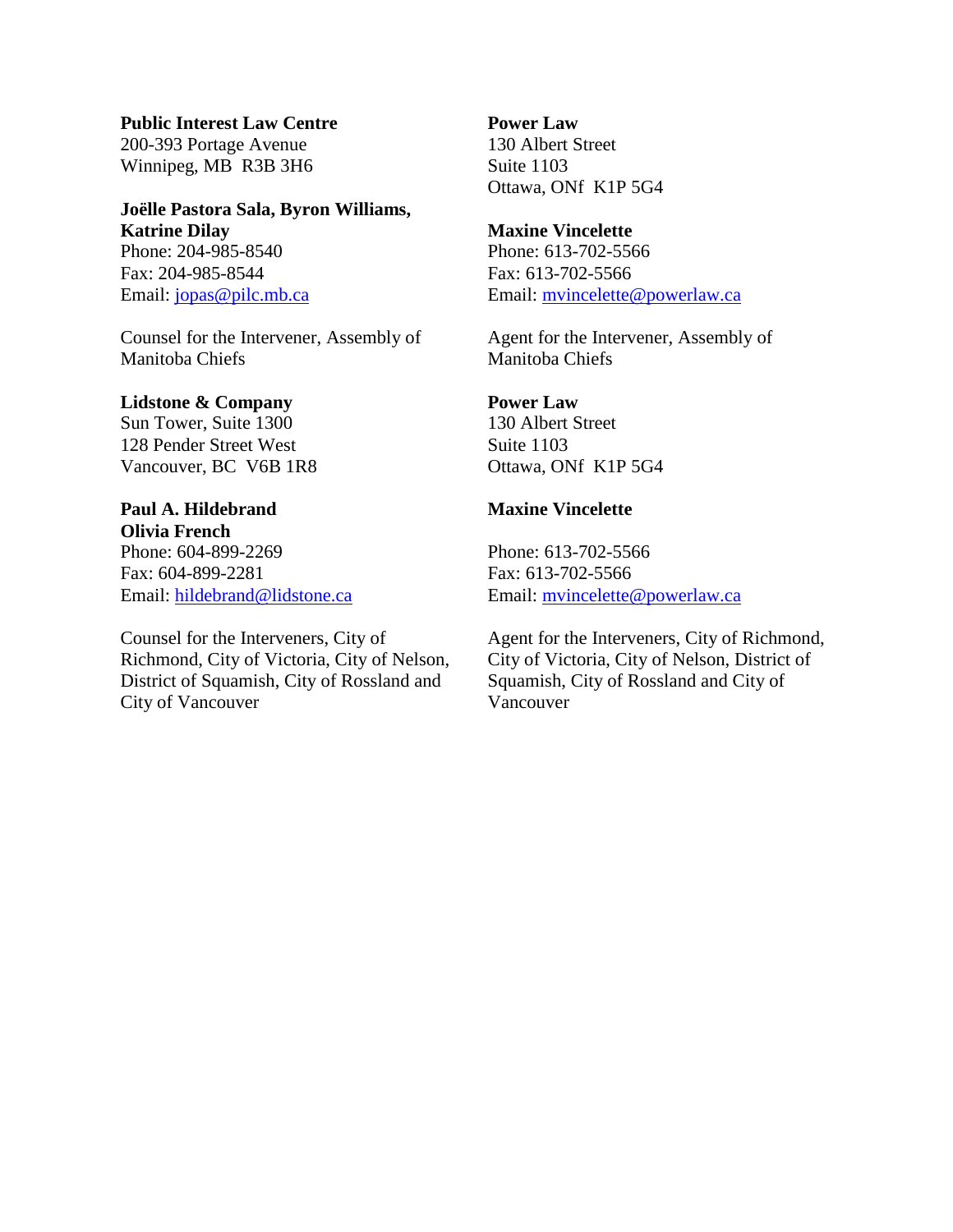# **Table of Contents**

| $A_{\cdot}$    |                                                                                  |  |  |  |
|----------------|----------------------------------------------------------------------------------|--|--|--|
| B <sub>1</sub> |                                                                                  |  |  |  |
| $C_{\cdot}$    | The Principles of Federalism, or "to the Constitution what sap is to a tree"  13 |  |  |  |
|                |                                                                                  |  |  |  |
|                |                                                                                  |  |  |  |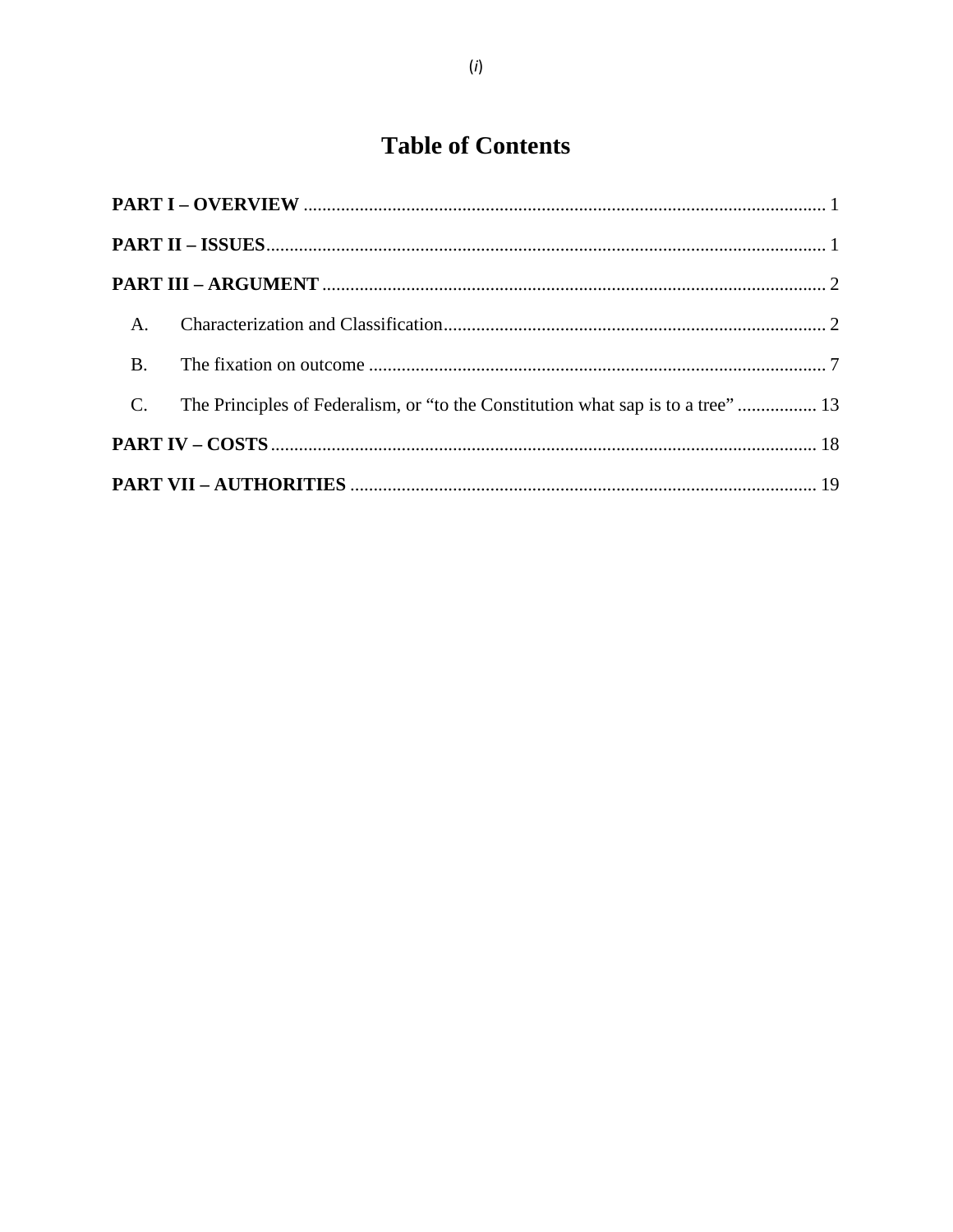# <span id="page-14-0"></span>**PART I – OVERVIEW**

1. These matters come to this Honourable Court by way of Notice of Constitutional Question which essentially requires a determination as to whether the *Greenhouse Gas Pollution Pricing*   $Act<sup>1</sup>$  $Act<sup>1</sup>$  $Act<sup>1</sup>$  ("the *Act*") is constitutional in whole or in part.

2. It is the position of the Attorney General of New Brunswick ("AGNB") that the *Act* is unconstitutional as it infringes on matters of provincial competence.

3. The facts relevant to these appeals are well laid out in the Appellants' and Respondents' factums submitted to this Honourable Court, on which the AGNB intends to rely.

# <span id="page-14-1"></span>**PART II – ISSUES**

4. The AGNB submits that both majority decisions from the Saskatchewan Court of Appeal<sup>[2](#page-14-3)</sup> and the Ontario Court of Appeal<sup>[3](#page-14-4)</sup> ("majority decisions") erred in conflating the distinct steps of characterization and classification, which resulted in a flawed analysis and determination.

5. The AGNB respectfully submits that clear guidelines relative to the characterization and classification process ought to be established by this Honourable Court when analysing unenumerated matters within the division of powers.

6. The AGNB submits the newly crafted matter of national concern fails to respect the appropriate balancing of powers provided for in the Constitution*.*

<span id="page-14-2"></span> <sup>1</sup> *Greenhouse Gas Pollution Pricing Act*, SC 2018, c 12, s 186.

<span id="page-14-3"></span><sup>2</sup> *Reference re Greenhouse Gas Pollution Pricing Act*, 2019 SKCA 40 [*Saskatchewan Reference*].

<span id="page-14-4"></span><sup>3</sup> *Reference re Greenhouse Gas Pollution Pricing Act*, 2019 ONCA 544 [*Ontario Reference*].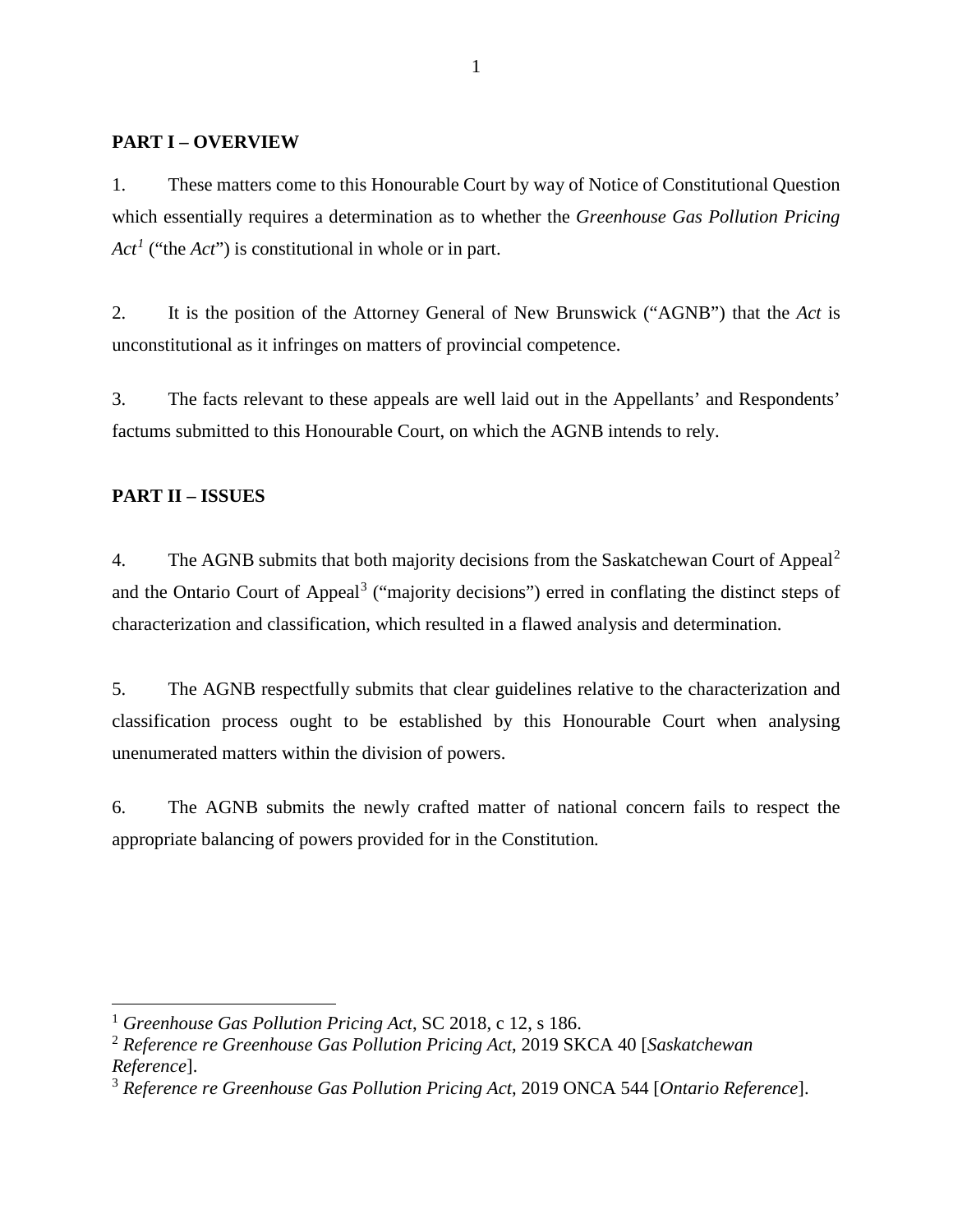#### <span id="page-15-1"></span><span id="page-15-0"></span>**PART III – ARGUMENT**

#### **A. Characterization and Classification**

7. There are many cases from this Court where the pith and substance test has been used to determine if legislation falls within the jurisdiction of the legislature that enacted it, but there are rather fewer cases where the pith and substance test has been used to determine if an act falls into the residual void.

8. The first task of consequence in division of powers inquiries is the characterization or pith and substance test, which is best seen as a stand-alone inquiry. A complete yet confined analysis to identify the true "matter" at issue in the challenged law is of paramount importance in respecting the division of powers in the Constitution. The Court should only embark on the classification stage following a distinct and separate characterization of the impugned act.

9. With respect to classification, the powers of Parliament as enumerated under s. 91 of the *Constitution Act*, *1867*[4](#page-15-2) are diverse. Some powers have seemingly tangible qualities, such as Beacons, Buoys, Lighthouses, and Sable Island,<sup>[5](#page-15-3)</sup> the Establishment and Maintenance of Marine Hospitals,<sup>[6](#page-15-4)</sup> or the Establishment, Maintenance, and Management of Penitentiaries.<sup>[7](#page-15-5)</sup> Others appear less tangible and possibly more ubiquitous to the everyday lives of Canadians, such as Taxation,<sup>[8](#page-15-6)</sup> Navigation and Shipping, $9$  or Marriage and Divorce.<sup>[10](#page-15-8)</sup>

10. When the task is to determine if an enactment of Parliament falls into one or more of the various powers, in some cases classification indicia have developed in the common law to facilitate the inclusion (or rejection) of a subject matter within the appropriate head(s) of power. For example, in matters of criminal law, an enactment may be classified as criminal law if, having

<span id="page-15-2"></span> <sup>4</sup> *Constitution Act*, 1867 (UK), 30 & 31 Victoria, c 3 (UK) [*Constitution Act*].

<span id="page-15-3"></span><sup>5</sup> *Constitution Act*, supra note 4, s 91(9).

<span id="page-15-4"></span><sup>6</sup> *Constitution Act*, *supra* note 4, s 91(11).

<span id="page-15-5"></span><sup>7</sup> *Constitution Act*, *supra* note 4, s 91(28).

<span id="page-15-6"></span><sup>8</sup> *Constitution Act*, *supra* note 4, s 91(3).

<span id="page-15-7"></span><sup>9</sup> *Constitution Act*, *supra* note 4, s 91(10).

<span id="page-15-8"></span><sup>10</sup> *Constitution Act*, *supra* note 4, s 91(26).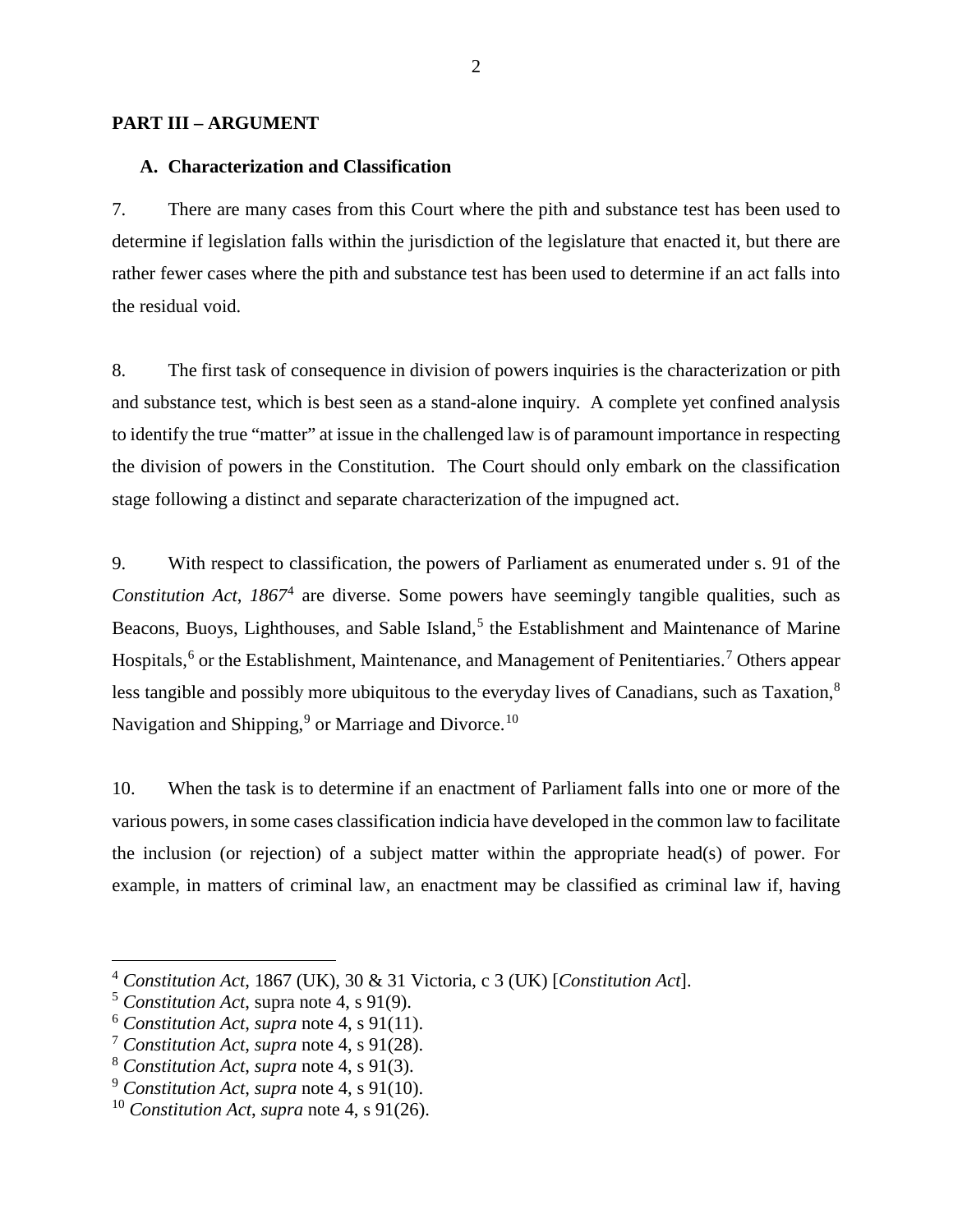considered its subject matter, it possesses three prerequisites: a valid criminal law purpose backed by a prohibition and a penalty. $^{11}$  $^{11}$  $^{11}$ 

11. There are also classification indicia for subject matters seeking inclusion within the general federal power over the regulation of trade and commerce.[12](#page-16-1) Most recently, in *Desgagnés Transport Inc. v Wärtsilä Canada Inc.*, [13](#page-16-2) this Court outlined eight non-exhaustive factors of varying weight encompassed in the integral connection test for classification purposes in matters of navigation and shipping, albeit in a non-statutory, maritime law context. In each of these cases and many others, it is typical that a subject matter is in the process of being *classified into* an enumerated head within the division of powers, and not classified into the new and unknown.

12. This is not to say that classification indicia do not exist for unenumerated matters. Attempts to classify the subject matter now before this Court has caused much ink to be spilled (1) over the nature of the subject matter, and (2) whether, howsoever framed, it is single and indivisible, or of a qualitative difference, or possessing a degree of unity, making it distinct and, perhaps most eloquently, of a "sufficient consistence to retain the bounds of form*.*"[14](#page-16-3) These are the qualities that a subject matter must possess to gain entry into this particular branch of the general Peace, Order and Good Government [" $POGG"$ ] power<sup>[15](#page-16-4)</sup> to which Canada is entitled.

13. A great deal depends upon the approach used when contemplating the characterization of the enactment, and no less so than when classifying it. That is, there are normative tests found in Canadian law to be employed when distilling the character of an enactment, and there are diverse classification indicia to be employed cataloguing the matter (or rejecting it) within the division of powers.

Beetz, J's dissent in *Re Anti-Inflation Act*, [1976] 2 SCR 373 at para 150, 68 DLR (3d) 452 [*Re* 

*Anti-Inflation*]; and, as re-articulated in *R v Crown Zellerbach Canada Ltd.*, [1988] 1 SCR 401 at para 28, 72, 49 DLR (4th) 161 [*Crown Zellerbach*].

<span id="page-16-1"></span><span id="page-16-0"></span> <sup>11</sup> *Reference re Firearms Act*, 2000 SCC 31 at para 27, [2000] SCR 783 [*Firearms Reference*]. <sup>12</sup> *Reference re Pan-Canadian Securities Regulation*, 2018 SCC 48 at para 103, [2018] 3 SCR 189 [*Pan-Canadian Securities Reference]*.

<span id="page-16-2"></span><sup>13</sup> 2019 SCC 58 at para 56 [*Desgagnés*].

<span id="page-16-3"></span> $14$  Being the various descriptions of what may be classification indicia, as gathered together in

<span id="page-16-4"></span><sup>15</sup> *Constitution Act*, *supra* note 4, s 91.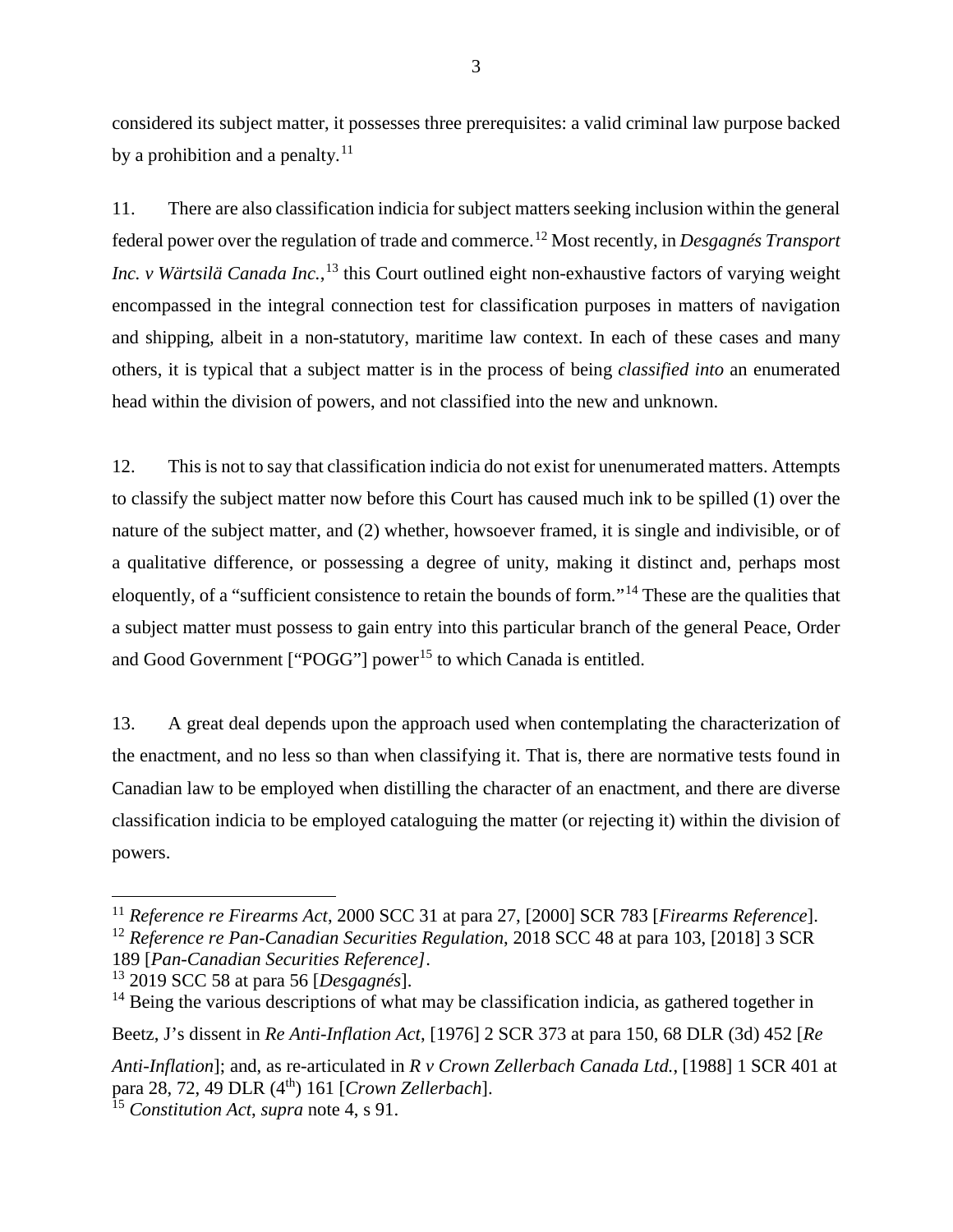14. Finding a marriage between subject matter and jurisdictional classification for the *Act* has been elusive. Before the Saskatchewan Court of Appeal, the Attorney General of Canada ("Canada") submitted that the pith and substance of the *Act* "is to incentivize the behavioural changes necessary to reduce Canada's GHG emissions by ensuring that GHG emissions pricing applies throughout Canada."[16](#page-17-0) Regarding the matter of national concern within which the *Act* so characterized should find residency, Canada submitted that "GHG emissions – a discrete, distinct, and indivisible form of pollution – are a matter of national concern." $17$ 

15. At the Ontario Court of Appeal, Canada submitted that, "[t]he Act's purpose and effect show that its pith and substance relates to the cumulative dimensions of GHG emissions"[18](#page-17-2) and that "the cumulative dimensions of GHG emissions is a matter of national concern."[19](#page-17-3)

16. Canada's submissions on characterization and classification were rejected by both the Saskatchewan and Ontario Courts of Appeal.

17. The Saskatchewan majority opined that the pith and substance of the *Act* "is best seen as the establishment of minimum standards of price stringency for GHG emissions"[20](#page-17-4) and then classified it under the national concern branch as "the establishment of minimum standards of price stringency for GHG emissions"*.* [21](#page-17-5) The Saskatchewan majority rejected Canada's submission that the matter of national concern was "GHG emissions", noting that the subject matter had been reformulated by Canada as "the cumulative dimensions of GHG emissions", before concluding that there is essentially no difference between the concepts. $^{22}$  $^{22}$  $^{22}$ 

18. The Ontario majority characterized the subject matter as follows:

The Act's purpose and effects demonstrate that the pith and substance of the Act can be distilled as: "establishing minimum

<span id="page-17-0"></span> <sup>16</sup> Canada's Factum, *Saskatchewan Reference* at para 83.

<span id="page-17-1"></span><sup>17</sup> Canada's Factum, *Saskatchewan Reference* at para 88.

<span id="page-17-2"></span><sup>18</sup> Canada's Factum, *Ontario Reference* at para 54.

<span id="page-17-3"></span><sup>19</sup> Canada's Factum, *Ontario Reference* at para 58.

<span id="page-17-4"></span><sup>20</sup> *Saskatchewan Reference, supra* note 2 at para 125.

<span id="page-17-5"></span><sup>21</sup> *Saskatchewan Reference, supra* note 2 at para 163.

<span id="page-17-6"></span><sup>22</sup> *Saskatchewan Reference, supra* note 2 at paras 134, 137, 138.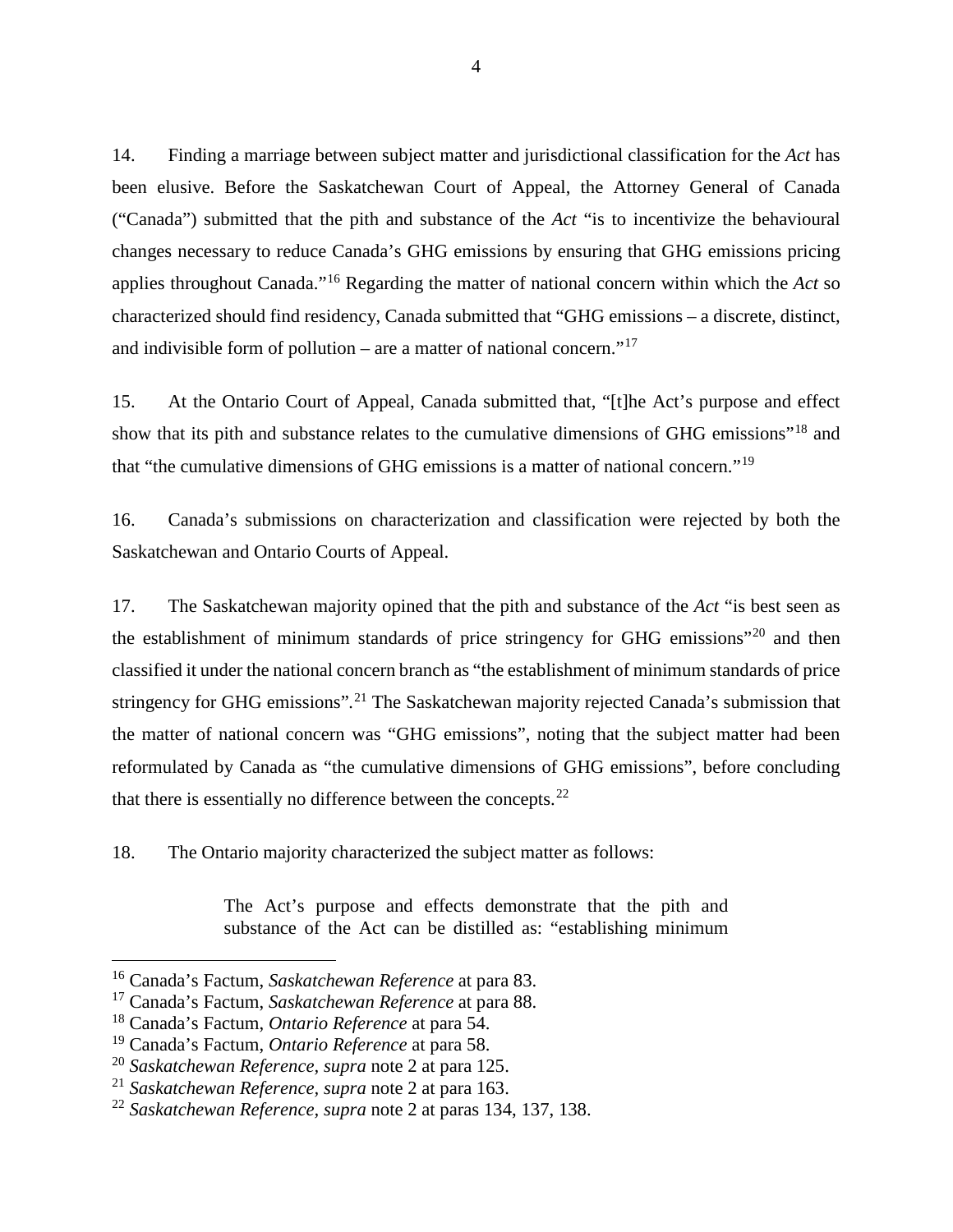national standards to reduce greenhouse gas emissions". The means chosen by the Act is a minimum national standard of stringency for the pricing of GHG emissions."[23](#page-18-0)

19. Therefore, the Saskatchewan majority created an exact match as between characterization and classification, while the Ontario majority characterized the *Act* slightly more generally than Saskatchewan but opined that the policy means chosen by the *Act* is a degree more specific than its characterization.

20. *Ward v Canada (Attorney General)*[24](#page-18-1) is discussed by both the majority and dissent in the *Ontario Reference*.<sup>[25](#page-18-2)</sup> At para 25, the Court in *Ward* cautions that when determining the true character of an act, one must not blend the purpose and effect of the legislation with the means chosen to achieve it:

> Turning to the effects of the legislation, s. 27 affects the legal rights of its subjects by prohibiting the sale of whitecoats and bluebacks that have otherwise been legally harvested. Ward submits that the legal effect of s. 27 is to regulate the property and processing of a harvested seal product. The argument amounts to saying that because the legislative measure is a prohibition on sale, it must be in pith and substance concerned with the regulation of sale. This confuses the purpose of the legislation with the means used to carry out that purpose. Viewed in the context of the legislation as a whole and the legislative history, there is nothing to suggest that Parliament was trying to regulate the local market for trade of seals and seal products. Ward's argument that s. 27 is directed at regulating an already processed product because the seals are skinned and the meat preserved on the vessel similarly confuses the purpose of s. 27 with the means chosen to achieve it.

21. In hindsight, Canada appeared to be aiming for a conventional structure in Saskatchewan, characterizing the subject matter with a degree of refinement more specific than the national concern classification – that is, "behavioural change" within a "GHG emissions" matrix. Canada's interpretation of the *Act*'s pith and substance underwent significant alteration in

<span id="page-18-0"></span> <sup>23</sup> *Ontario Reference, supra* note 3 at para 77.

<span id="page-18-1"></span><sup>24</sup> 2002 SCC 17 [*Ward*].

<span id="page-18-2"></span><sup>25</sup> *Ontario Reference, supra* note 3 at paras 178, 207.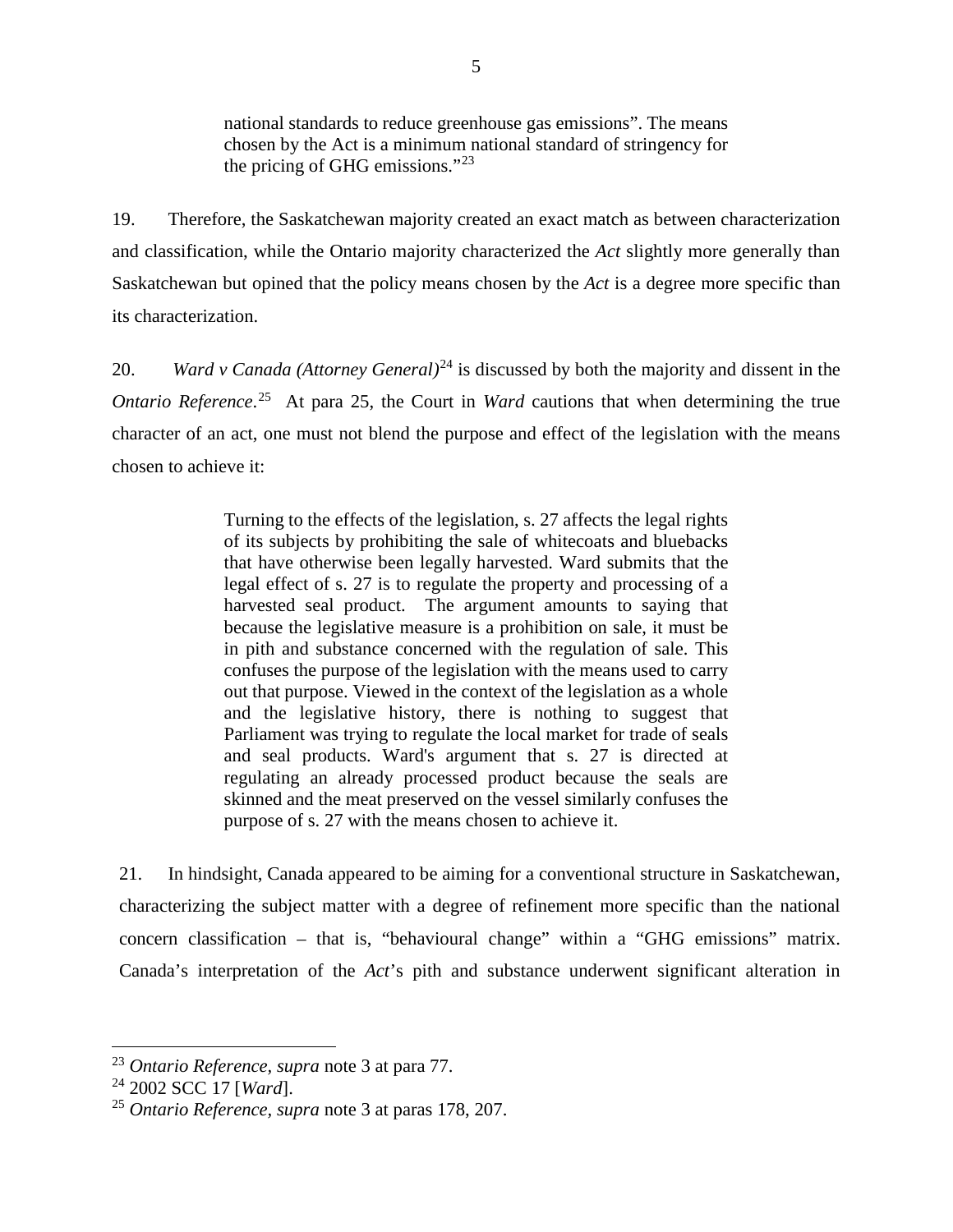Ontario, where characterization and classification were exact equals: "the cumulative dimensions of GHG emissions".

22. The rejection by both Courts of Appeal is instructive. The AGNB submits that either version of the national concern was too broad and invasive of provincial competence to survive as a federal plenary power. As stated in the *Saskatchewan Reference* majority opinion:

> Where does this lead? All things considered, it is not possible to conclude "GHG emissions" or, as Canada puts it in oral argument, "the cumulative dimensions of GHG emissions" fall within federal jurisdiction by virtue of the national concern doctrine. Even assuming a matter framed in this way has the sort of singleness, distinctiveness and indivisibility demanded by the *Crown Zellerbach* test, the fundamental distribution of legislative power under the *Constitution Act, 1867* would be upset if it were allocated to Parliament. As a result, this approach to federal jurisdiction in respect of GHG emissions does not survive the second part of the test prescribed by *Crown Zellerbach*. It follows that the POGG argument advanced by Canada cannot succeed.<sup>[26](#page-19-0)</sup>

23. Instead of opining that the *Act* was unconstitutional based on Canada's interpretation of its own legislation, both Courts of Appeal substituted a characterization and classification for that of Canada's. Prompted by the able submissions of the Attorney General of British Columbia,<sup>[27](#page-19-1)</sup> and seen as a way of capturing the illusive "singleness, distinctiveness and indivisibility" requirement,<sup>[28](#page-19-2)</sup> the "GHG emissions", cumulative or otherwise, were narrowed to comply with the classification indicia found in the jurisprudence.

24. The AGNB submits that the analyses undertaken by the majorities in the *Saskatchewan* and *Ontario References* conflate the purpose of the *Act* with the proper subject matter of national concern, rather than truly contemplating the *Act*'s pith and substance. In so doing, the analyses undertaken led to a pre-determined, self-fulfilling, singular national concern that should not be classified as a plenary power.

<span id="page-19-0"></span> <sup>26</sup> *Saskatchewan Reference, supra* note 2 at para 138.

<span id="page-19-1"></span><sup>27</sup> *Ontario Reference, supra* note 3 at para 113; *Saskatchewan Reference, supra* note 2 at para 139.

<span id="page-19-2"></span><sup>28</sup> *Crown Zellerbach, supra* note 14 at para 33.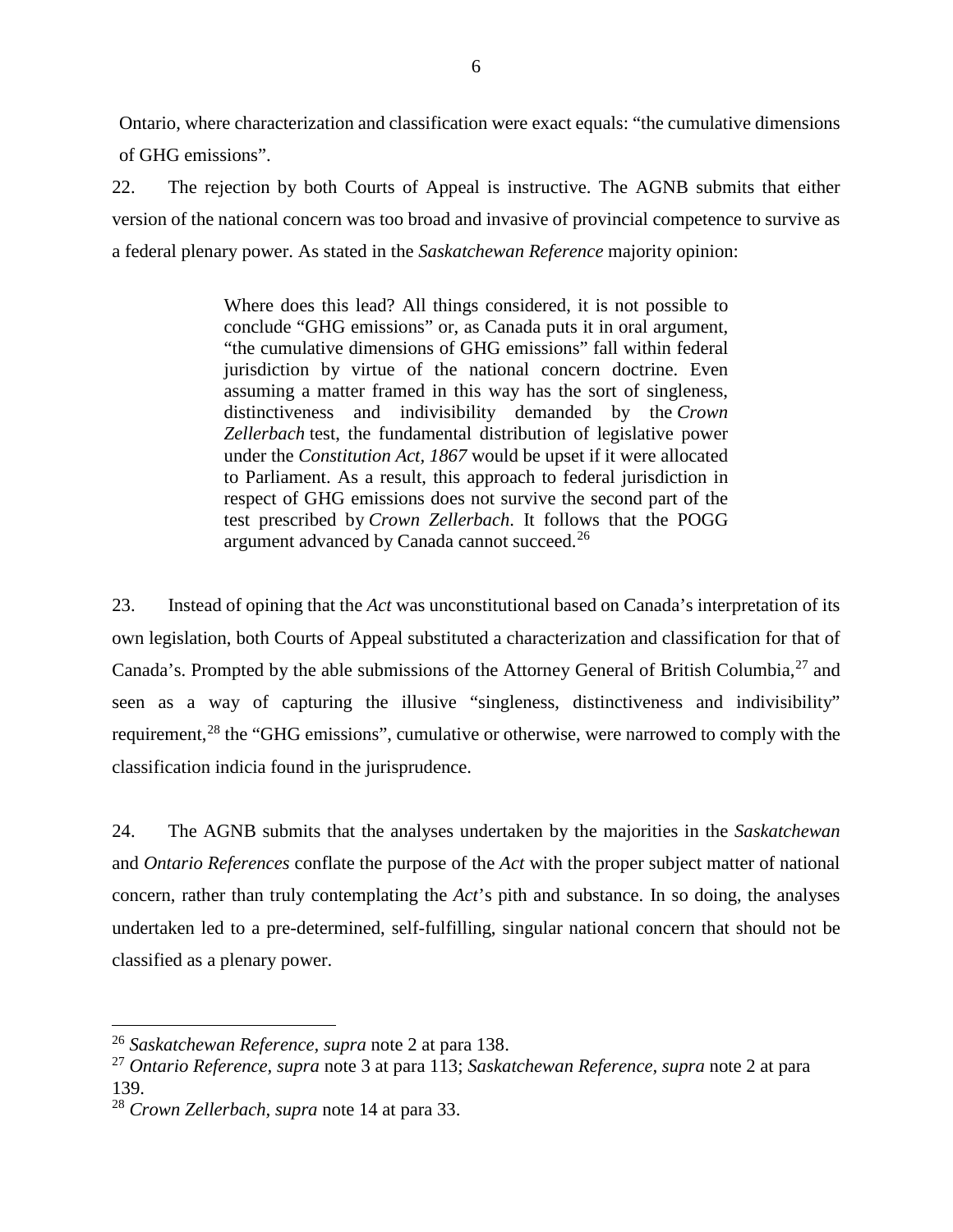#### <span id="page-20-0"></span>**B. The fixation on outcomes**

25. The AGNB submits that a true characterization and classification analysis was not conducted, a process that should be ordered and bifurcated. Specifically, the characterization analysis should be undertaken without fixation on outcomes, to avoid bias or the influence of factors potentially distracting from the purpose and effects of the legislation.

26. This is evident in Canada's perpetually evolving characterization, where in their present argument they are now certain the *Act*'s pith and substance is establishing "minimum national standards integral to reducing nationwide GHG emissions."[29](#page-20-1) It is as though Parliament's perceived purpose of the *Act* has morphed into a matter that is palatable to an outcome that was intended to be achieved.

27. The rules that should apply to the immediate circumstances are admittedly uncertain, as there are no head(s) of legislative competence to consider subsequent to the pith and substance assessment. The AGNB submits the *Act* is not "falling within" anything other than a conflation of the *Act*'s characterization and classification. The Saskatchewan majority made a revealing comment that may go to the root of this issue:

> [...] The challenge in the application of the national concern doctrine is to delimit its reach.  $[\dots]^{30}$  $[\dots]^{30}$  $[\dots]^{30}$

28. The AGNB respectfully submits that the Saskatchewan majority erred by framing the task at hand in the manner that it did. The challenge is not to delimit the reach of the enactment. The *Act* is what it is. Eligibility criteria for entry into that which is single, distinct and indivisible, or of a qualitative difference, or possessing a degree of unity, cannot be governed by an act of *delimiting its reach*.

29. While the refinement of a matter's scope or boundaries may appear as the best means of avoiding superficial and over-generalized characterizations, the AGNB would urge this Honourable Court to address the wisdom of doing so for a division of powers analysis where the

<span id="page-20-1"></span> $29$  Canada's Factum at paras 60-61.

<span id="page-20-2"></span><sup>30</sup> *Saskatchewan Reference, supra* note 2 at para 143.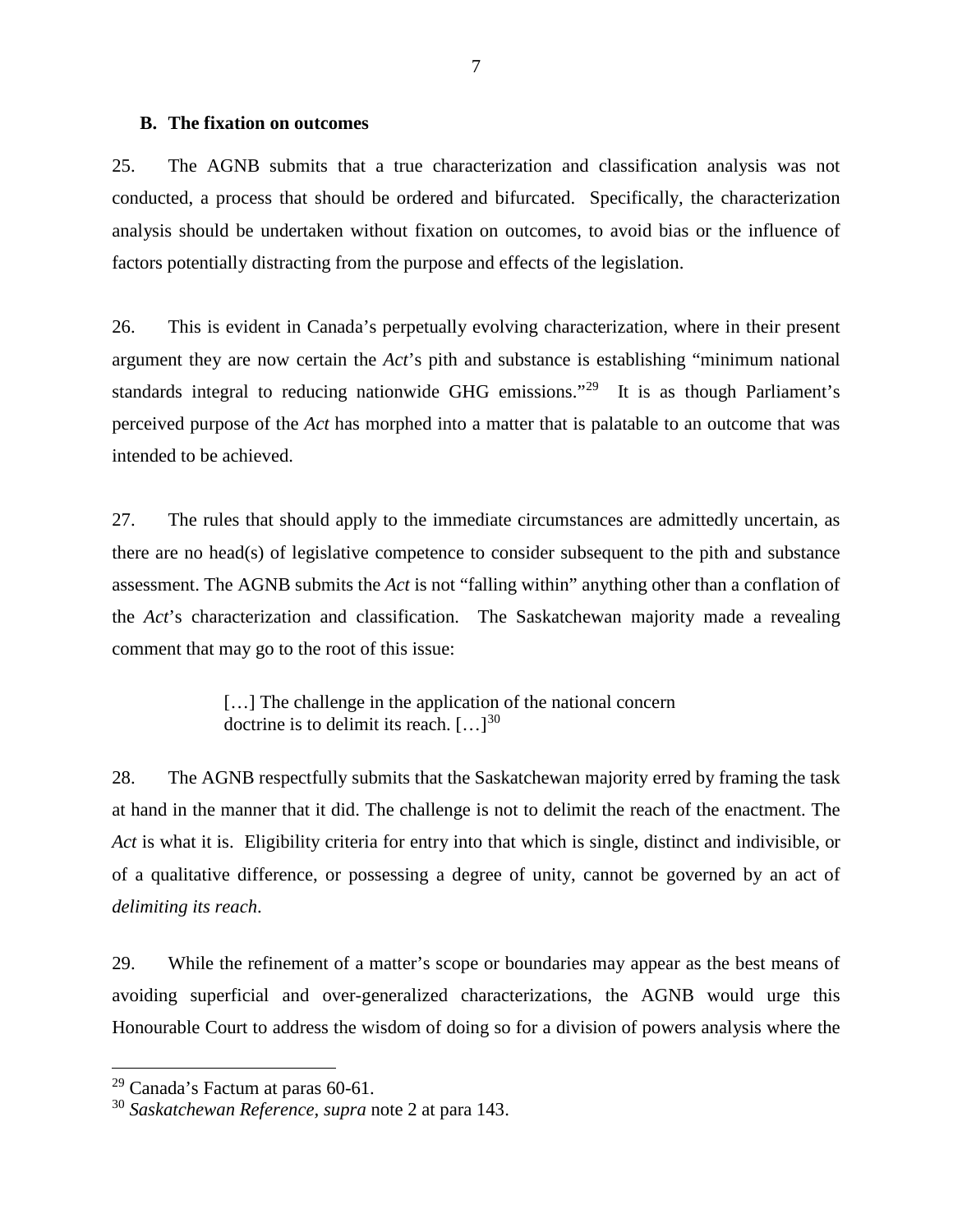target power is unknown. If an unbiased and bifurcated analysis is to be presumed in circumstances where a new and plenary jurisdiction stands to be the outcome, then the mere act of equating pith and substance with the power once established is suspect. In *Chatterjee v Ontario*  (*Attorney General*):

> [...] In principle this assessment should be made without regard to the head(s) of legislative competence, which are to be looked at only once the "pith and substance" of the impugned law is determined. Unless the two steps are kept distinct there is a danger that the whole exercise will become blurred and overly oriented towards results. [31](#page-21-0)

30. When both the framer of the legislation and the trier of fact are aware that the exercise is to determine if an uncertain subject matter has the potential to be slotted into an arguable constitutional residuary, it would take a willing suspension of disbelief to conclude that the latter would not influence the former.

31. Huscroft JA's dissenting opinion in the *Ontario Reference* acknowledged the hazards of fixation on outcomes, framed as the conflation of characterization and classification in the pith and substance analysis,  $32$  leading to this blunt assessment:

> [...] Hence, it is a category error to describe the specific means adopted in legislation to address a problem, rather than the subject matter of the problem itself, as a matter of national concern.<sup>[33](#page-21-2)</sup>

32. The AGNB submits that "precision" is key. Where the constitutional power is yet to be formed, and where law decrees that characterization must precede and not be influenced by classification, any approach without strict criteria creates the means to poach local jurisdiction. Although the widespread evisceration of provincial authority may not occur in any one case – as the isolated or constrained result may only allow the removal of a thin slice from a larger sphere

<span id="page-21-0"></span> <sup>31</sup> 2009 SCC 19 at para 16, [2009] 1 SCR 624.

<span id="page-21-1"></span><sup>32</sup> *Ontario Reference, supra* note 3 at para 224.

<span id="page-21-2"></span><sup>33</sup> *Ontario Reference, supra* note 3 at para 225.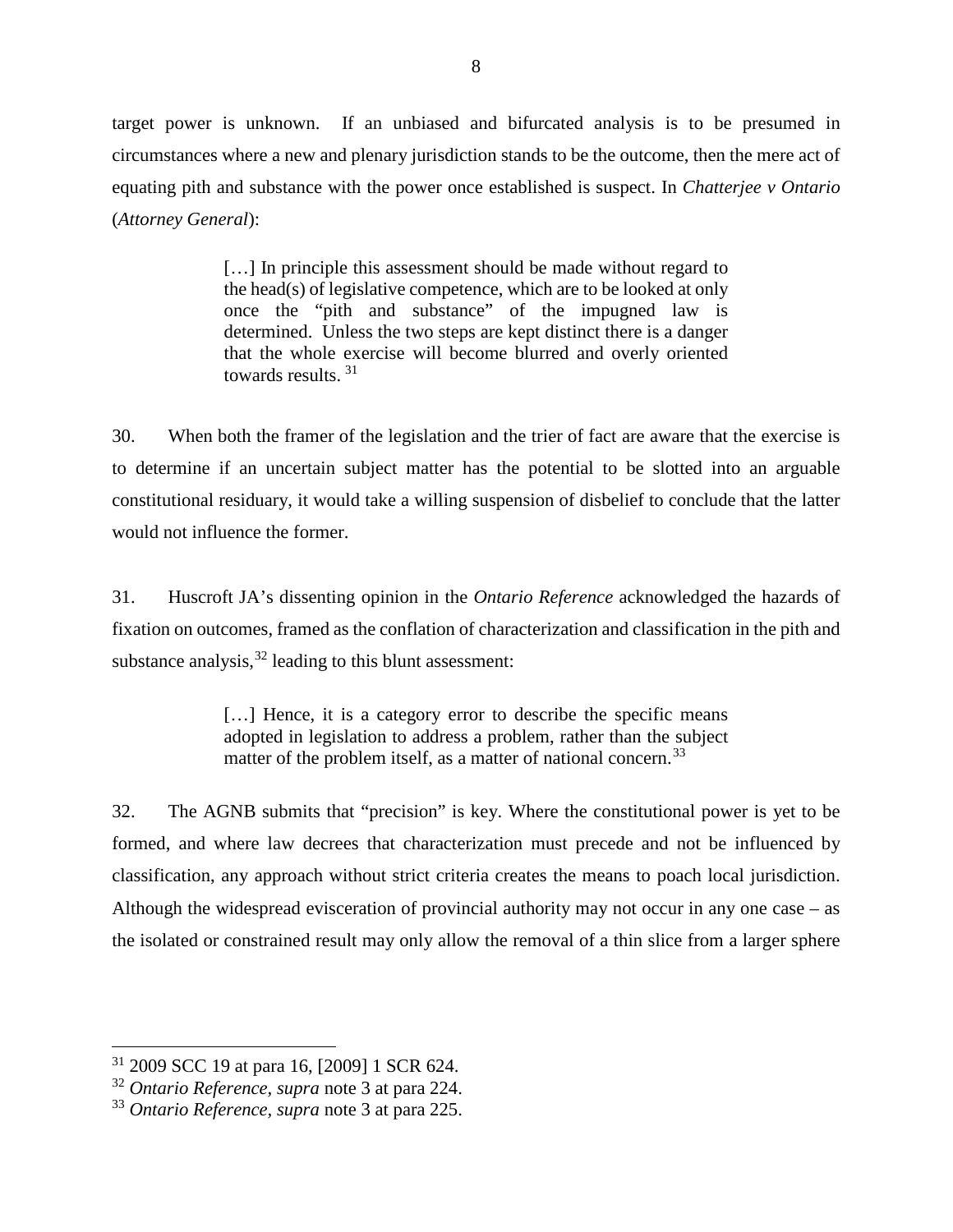of local competence – it cannot be denied that the repeated use of knives so forged will lead to the classic death of a thousand tiny cuts of the division of powers.<sup>[34](#page-22-0)</sup>

33. Huscroft JA, when discussing the classification of the *Act* in his dissenting opinion, described the reach of the *Act* in the following terms:

> Plainly, the Act imposes charges on manufacturing, farming, mining, agriculture, and other intraprovincial economic endeavours too numerous to mention, in addition to imposing costs on consumers, both directly and indirectly, as businesses can be expected to pass on increased costs, to a greater or lesser extent – all matters that would be classified as falling under provincial lawmaking authority over property and civil rights (s. 92(13)) or matters of a local or private nature (s. 92(16)).  $[\dots]^{35}$  $[\dots]^{35}$  $[\dots]^{35}$

34. With respect to both majority opinions, it is submitted that the reason for the *Act* may well be to establish minimum standards, but that is not its subject matter. The subject matter, the true pith and substance, is the regulation of GHG emissions, a matter of provincial competence. This description of the problem echoes Beetz J in *Re Anti-Inflation*:

> [...] I am prepared to accept that inflation was the occasion or the reason for its enactment. But I do not agree that inflation is the subject matter of the Act.  $[\dots]^{36}$  $[\dots]^{36}$  $[\dots]^{36}$

35. The AGNB submits that both Courts of Appeal erred in their respective characterizations by finding that the *Act* creates minimum standards (with or without the addition of price stringency) for GHG emissions. Rather, the *Act* provides Parliament with the means to force provincial regulators to conform to its preferred stringency standard under threat of its backstop. That alone creates a regulatory environment invasive of provincial constitutional competence, with resulting direct and indirect charges on a multitude of consumer and industrial initiatives – all of which infiltrate to the roots of local works and undertakings,  $37$  property and civil rights  $38$  and local

<span id="page-22-0"></span> <sup>34</sup> *Saskatchewan Reference, supra* note 2 at para 435.

<span id="page-22-1"></span><sup>35</sup> *Ontario Reference, supra* note 3 at para 215.

<span id="page-22-2"></span><sup>36</sup> *Re Anti-Inflation, supra* note 14 at para 138.

<span id="page-22-3"></span><sup>37</sup> *Constitution Act*, *supra* note 4, s 92(10).

<span id="page-22-4"></span><sup>38</sup> *Constitution Act*, *supra* note 4, s 92(13).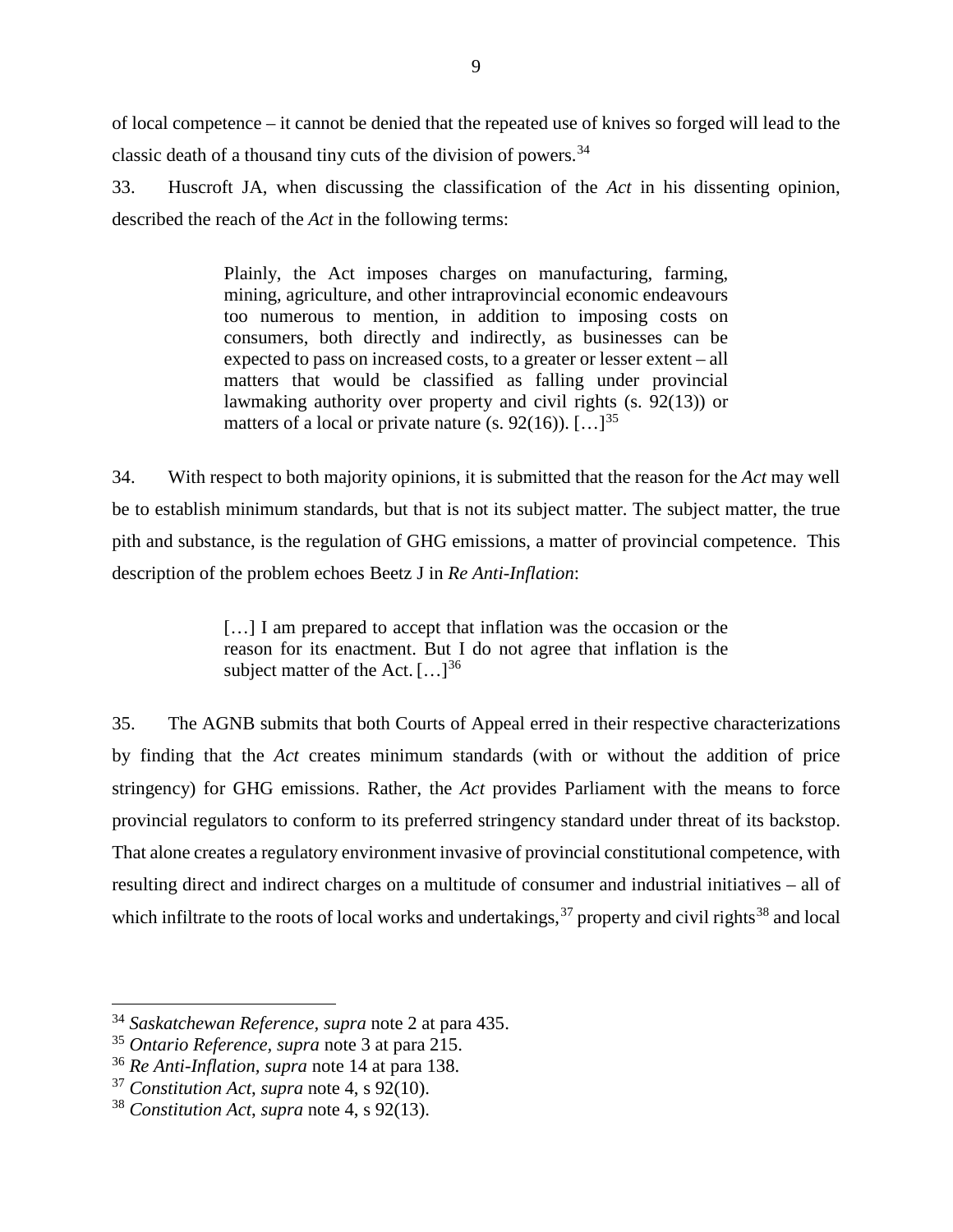matters.<sup>[39](#page-23-0)</sup> Additionally, despite the evidence of the efficacy of carbon pricing, the infiltration is no more than the imposition of Canada's preferred means of addressing climate change in a sphere which should be left to the provinces.

36. The Saskatchewan minority stated: "at its core, setting "minimum national standards of stringency for pricing GHG emissions" is just a nice way of saying the matter is actually "the regulation of Provincial GHG emissions pricing."[40](#page-23-1) The Ontario minority stated: "[i]n my view, the *Act* should be characterized more simply: it regulates GHG emissions."[41](#page-23-2)

37. The AGNB submits that the majority decisions blend the two distinct analytical processes of characterization and classification. As such, an objective and bifurcated line of inquiry became a singular inquiry fueling and pre-determining the outcome, such that the *Act* was characterized with the classification in mind and the classification was drawn from the pith and substance.

38. In order to respect the division of powers and principles of federalism, when analysing matters not falling under an enumerated head, clear guidelines relative to the characterization and classification process ought to be established by this Court.

39. The AGNB submits that the majority opinions have led to uncertainty regarding the sweep and direction of the pith and substance analysis.

40. In most cases, the pith and substance test looks outward, beyond the reason for the enactment, peering well into what the legislation accomplishes in terms of its socio-economic reach and impact, or its effect.

41. In *Desgagnés*, this Court noted that the traditional "pith and substance" analysis has never been applied in the context of non-statutory maritime law<sup>[42](#page-23-3)</sup> and that "a slightly different approach"

<span id="page-23-0"></span> <sup>39</sup> *Constitution Act*, *supra* note 4, s 92(16).

<span id="page-23-1"></span><sup>40</sup> *Saskatchewan Reference, supra* note 2 at para 437.

<span id="page-23-2"></span><sup>41</sup> *Ontario Reference, supra* note 3 at para 213.

<span id="page-23-3"></span><sup>42</sup> *Desgagnés, supra* note 13 at para 32.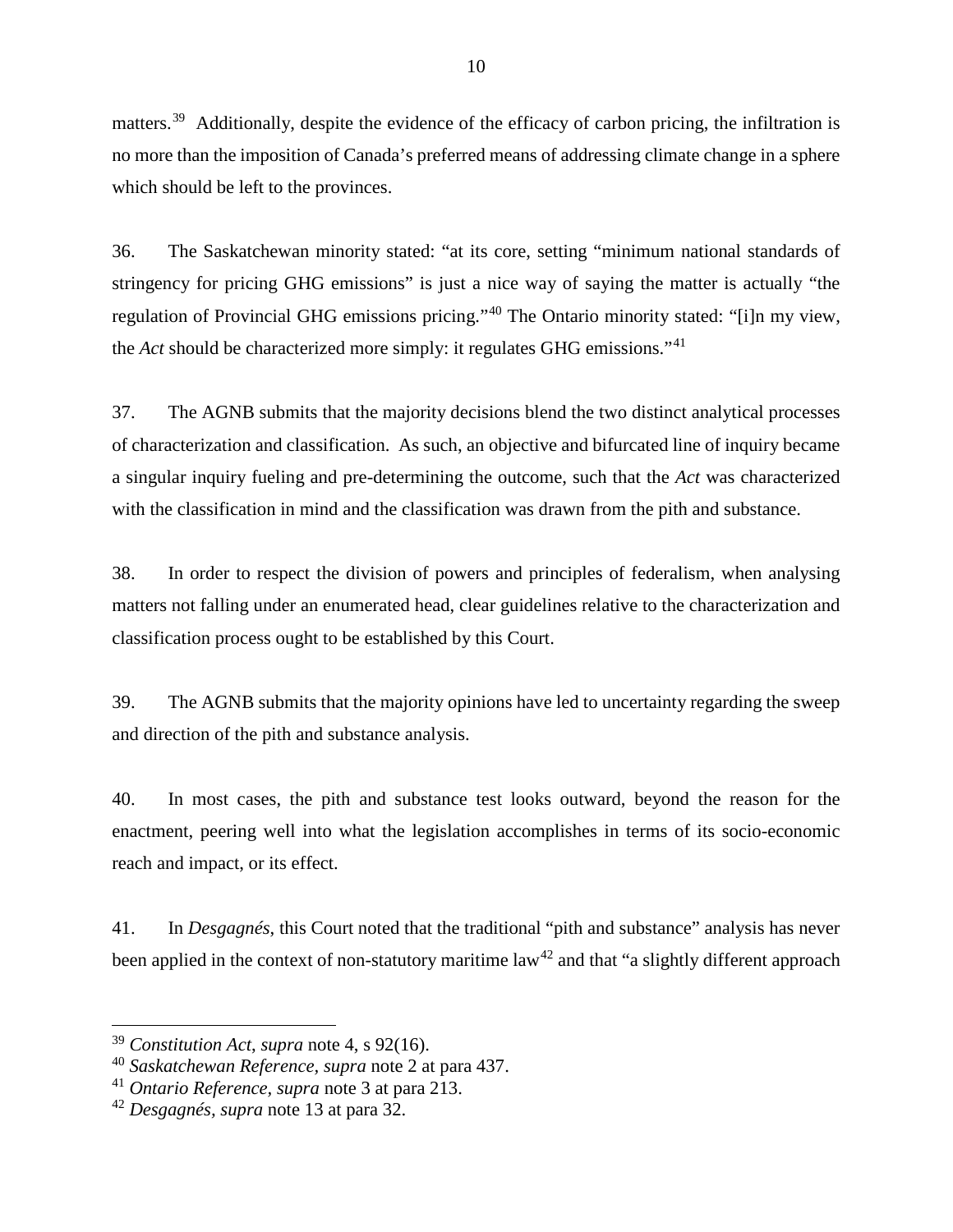to the pith and substance analysis is required".<sup>[43](#page-24-0)</sup> The chosen approach required a highly particularized subject matter: this Court was faced with the marriage of particular facts to the nonstatutory body of maritime law, for the purpose of ascertaining whether the "matter" could be classified within the federal power over navigation and shipping.

42. In *Desgagnés*, this Court stated that a broad subject matter would defy specific classification and defeat the exercise; the Court made it abundantly clear that the entire purpose of the exercise is to identify the subject matter "more narrowly so as to make it possible to determine, at the classification stage, whether the matter comes within the federal power over navigation and shipping."<sup>[44](#page-24-1)</sup>

43. This begs the question: what is the appropriate methodology when what is at stake is the wholesale creation of a new federal power under the national concern branch of the POGG power, with all the privileges of plenary jurisdiction over the matter once classified? Should the process be a struggle to isolate a thing – to "characterize with precision" or "delimit the reach" of the subject matter with the endgame in mind? Alternatively, should the process doggedly avoid any contemplation of the endgame so as to not blur the exercise with results-based considerations?

44. The AGNB submits that the process under review should in fact be the most extreme example of distinct steps possible to identify the true pith and substance of the *Act*. Here, the result is nothing less than a new head of power, writ large as aeronautics or marine pollution. The AGNB submits that any power freshly minted under the national concern branch of POGG must be degrees of precision apart from the legislation under review. In other words, the legislation should be more specific than the power so conceived. The majorities in both cases created exactly matching characterizations and classifications. Canada's current proposed matter of national concern "establishing minimum national standards integral to reducing nationwide GHG emissions"[45](#page-24-2) once again mirrors its characterization of the *Act*. [46](#page-24-3) The *Act* fulfils the total essence

<span id="page-24-0"></span> <sup>43</sup> *Desgagnés, supra* note 13 at para 33.

<span id="page-24-1"></span><sup>44</sup> *Desgagnés, supra* note 13 at para 37.

<span id="page-24-2"></span><sup>45</sup> Canada's Factum at para 72.

<span id="page-24-3"></span><sup>46</sup> Canada's Factum at para 60.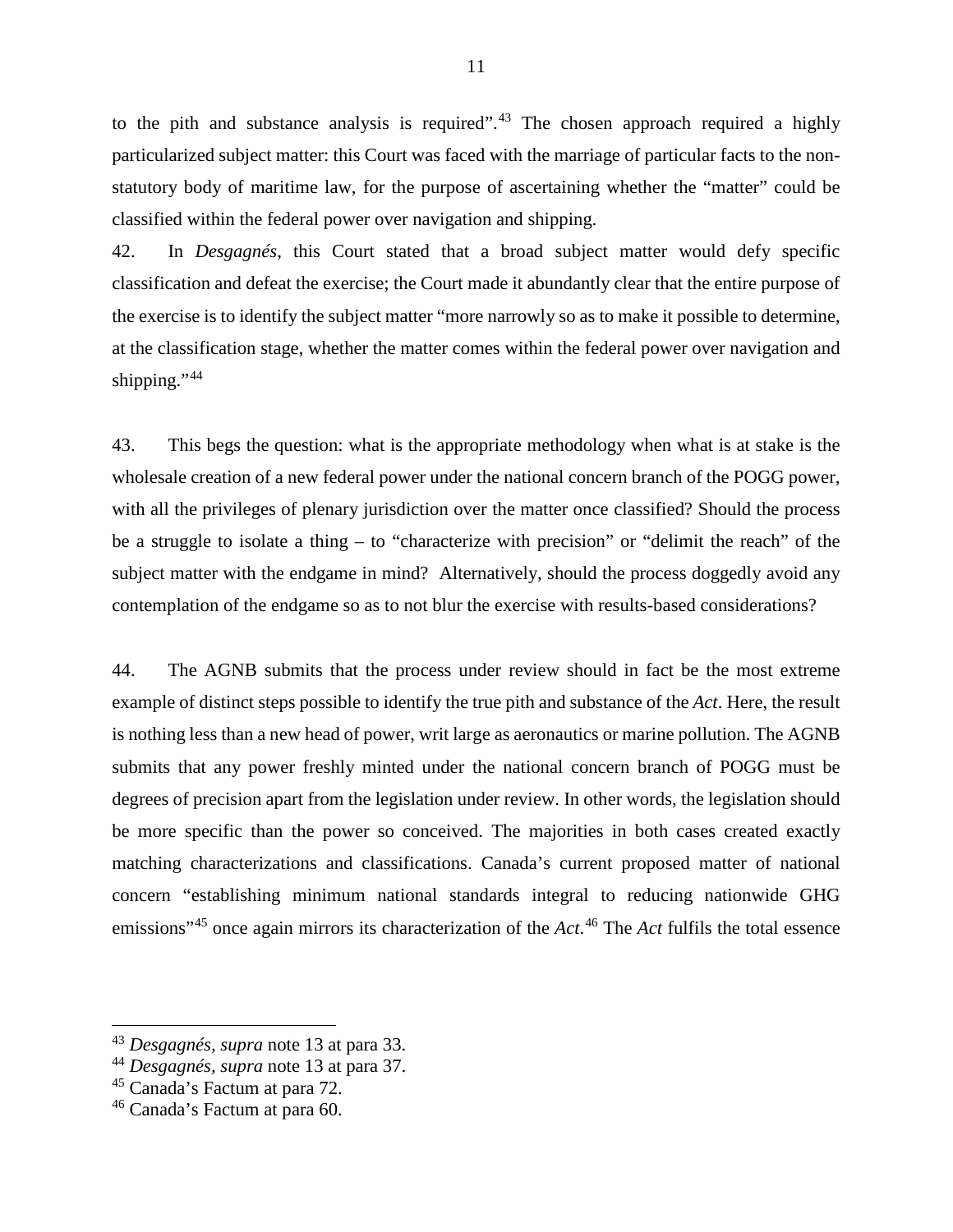of the newly-minted power and thus we have embarked on a new frontier of constitutional principle.

45. Any fully plenary authority should possess relatively similar potential. A singular enactment should not be deemed to inhabit that plenary space so completely that pragmatic response to changing circumstances would require yet another enactment and national concern. In *Crown Zellerbach,* one subsection of an enactment, which prohibited the dumping of any substance at sea with a few exceptions, was found to be within the national concern of "marine pollution". [47](#page-25-0) It is respectfully submitted that the analysis and logic employed getting there is a far cry from the analysis and logic employed thus far regarding the *Act*.

46. Indeed, the establishment of minimum standards of price stringency, or establishing minimum standards to reduce greenhouse gas emissions are, arguably, as isolated as the minimum containment standards for geologic sequestration of anthropogenic carbon dioxide. Were carbon sequestration as *de rigueur* as carbon pricing, an analysis of subject matter and classification with practically identical legal plot points could well be before this Court, whittled down to an analogous standards-setting characterization, seemingly as isolated from provincial competence as is the actual issue under consideration.

47. Whether the subject matter involves actual carbon pricing or the imagined sequestration, or any other operational concept, practically any generalized subject matter of unlimited jurisdictional reach can be distilled down to a narrow and isolated thing. The ease with which that reductionist process occurs may have much in common with the degree of regard for the essential qualitative difference implied by the oft-referenced phrase: "single, distinct and indivisible". In the end, the process should have a critical landing point that is reconcilable with the fundamental distribution of legislative power under the Constitution.

<span id="page-25-0"></span> <sup>47</sup> *Crown Zellerbach, supra* note 14 at para 40.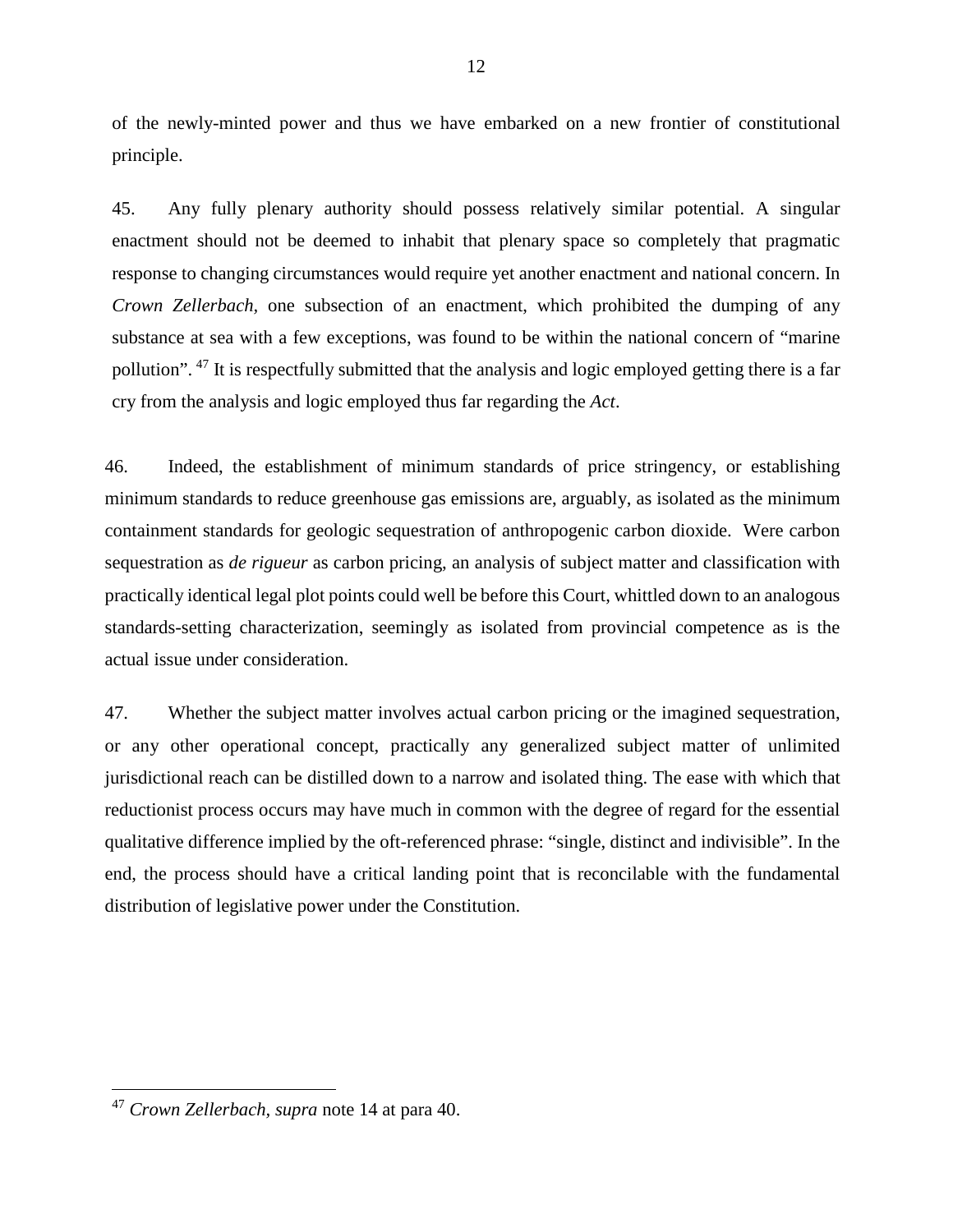# <span id="page-26-0"></span>48. In *Quebec (Attorney General)*, this Court spoke of federalism as follows:

As this Court explained in *Reference re Secession of Quebec*, federalism "was a legal response to the underlying political and cultural realities that existed at Confederation and continue to exist today", and "political leaders [had] told their respective communities that the Canadian union would be able to reconcile diversity with unity": para. 43. The principle of federalism requires that the constitutional division of powers be respected and that a balance be maintained between federal and provincial powers. One "power may not be used in a manner that effectively eviscerates another": *Reference re Securities Act*, at para. 7; *Reference re Secession of Quebec*, at paras. 57-58. [49](#page-26-2)

49. The above-noted case involved the ending of the federal long-gun registry and whether licensing data collected for the purposes of the registry could be legitimately destroyed as ancillary to the valid criminal law enactment. In circumstances where the analysis is "in relation to" an existing power, and in accordance with principles of federalism, it is important "to be able to reconcile diversity with unity" as between the provinces and the federal government.

50. In circumstances where there is no existing power to consider, requiring a leap into the unknown, it would be logical to expect the need for reconciliation of the constitutional powers to be even more zealously guarded. As such, the default position would reside more in favour of provinces, possessing a keen appreciation of ostensible purposes and colourability in all its forms.

51. This is particularly so where the new power was originally subject to provincial jurisdiction, and not one that did not exist at Confederation. The Ontario majority noted that ""environmental" concerns certainly existed at Confederation", and the framers likely "anticipated

<span id="page-26-1"></span> <sup>48</sup> *Quebec (Attorney General) v Canada (Attorney General)*, 2015 SCC 14 at para 144, [2015] 1 SCR 693 [*Quebec (Attorney General)]*

<span id="page-26-2"></span><sup>49</sup> *Quebec (Attorney General)*, *supra* note 48 at para 145.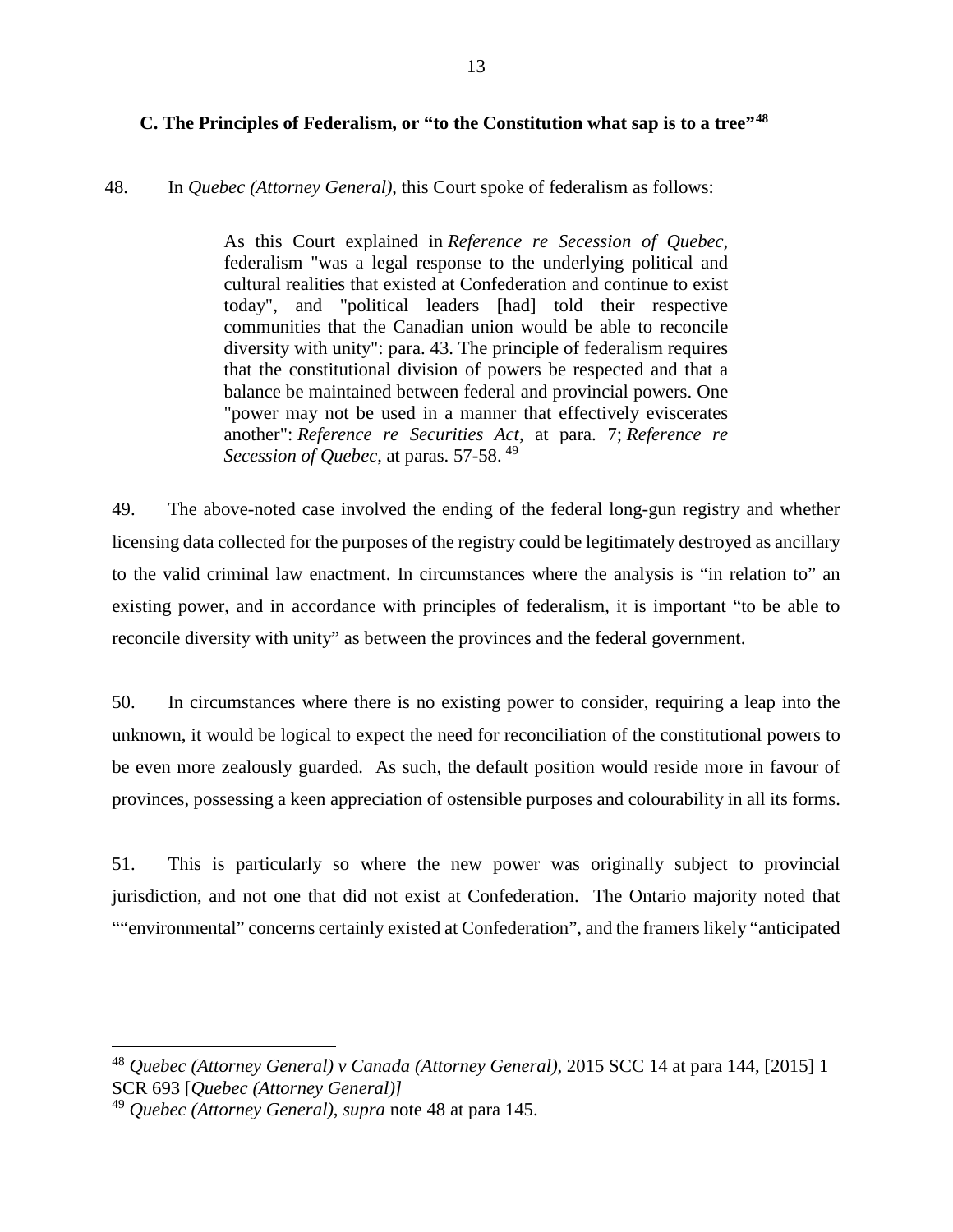that legislation pertaining to these matters would come within s. 92(16), which gives the provinces jurisdiction over "all Matters of a merely local or private Nature in the Province."<sup>50</sup>

52. Courts have repeatedly recognized that there is a shared responsibility for the development of regulatory schemes and structures to preserve and protect our provinces/territories, country and planet.[51](#page-27-1) However, as the dissent noted in *Hydro-Quebec:* "Environmental protection must be achieved in accordance with the Constitution, not in spite of it."[52](#page-27-2)

53. Additionally, consider the matter of health. Health is not amongst the listed heads of power identified in sections 91 and 92 of the *Constitution Act*, and thus, is not specifically allocated to one level of government. Despite its absence from the listed matters, there is strong academic support that health is a matter of provincial competence.<sup>[53](#page-27-3)</sup> The dominance of provincial jurisdiction in this area has prevailed even in the face of constitutional challenges respecting, for example, narcotic drug use, which typically depends upon the federal criminal law and trade and commerce powers. [54](#page-27-4)

54. In contrast, matters previously classified as national concerns under POGG, like atomic energy, have not permitted provincial labour laws to apply to nuclear power plants.<sup>55</sup> Thus, the AGNB submits courts have made a clear distinction between matters that, although unlisted, remain firmly of provincial jurisdiction, and those that despite their historic provincial competence, are reclassified as national concerns of federal jurisdiction. The former permits concurrent jurisdictional enactments while the latter imports exclusive legislative competence to the federal government.

55. In the present matter, both Canada and the Courts of Appeal appear to distort established constitutional principles respecting new matters of national concern. Granting authority to both

<span id="page-27-0"></span> <sup>50</sup> *Ontario Reference, supra* note 3 at para 79.

<span id="page-27-1"></span><sup>51</sup> *Friends of the [Oldman River](https://nextcanada.westlaw.com/Link/Document/FullText?findType=Y&pubNum=6407&serNum=1992376348&originationContext=document&transitionType=DocumentItem&contextData=(sc.Folder*cid.4564aeed64ad48139ed9d9f53e3a2a83*oc.UserEnteredCitation)) v Canada (Minister of Transport*), [1992] 1 SCR 3; *[Crown](https://nextcanada.westlaw.com/Link/Document/FullText?findType=Y&pubNum=6407&serNum=1988287914&originationContext=document&transitionType=DocumentItem&contextData=(sc.Folder*cid.4564aeed64ad48139ed9d9f53e3a2a83*oc.UserEnteredCitation))  [Zellerbach](https://nextcanada.westlaw.com/Link/Document/FullText?findType=Y&pubNum=6407&serNum=1988287914&originationContext=document&transitionType=DocumentItem&contextData=(sc.Folder*cid.4564aeed64ad48139ed9d9f53e3a2a83*oc.UserEnteredCitation))*, *supra* note 14; and *R v [Hydro-Québec](https://nextcanada.westlaw.com/Link/Document/FullText?findType=Y&pubNum=6407&serNum=1997425570&originationContext=document&transitionType=DocumentItem&contextData=(sc.Folder*cid.4564aeed64ad48139ed9d9f53e3a2a83*oc.UserEnteredCitation))*, [1997] 3 SCR 213 [*[Hydro-Québec](https://nextcanada.westlaw.com/Link/Document/FullText?findType=Y&pubNum=6407&serNum=1997425570&originationContext=document&transitionType=DocumentItem&contextData=(sc.Folder*cid.4564aeed64ad48139ed9d9f53e3a2a83*oc.UserEnteredCitation))*]. <sup>52</sup> *[Hydro-Québec,](https://nextcanada.westlaw.com/Link/Document/FullText?findType=Y&pubNum=6407&serNum=1997425570&originationContext=document&transitionType=DocumentItem&contextData=(sc.Folder*cid.4564aeed64ad48139ed9d9f53e3a2a83*oc.UserEnteredCitation)) supra* note 51 at para 62*.*

<span id="page-27-3"></span><span id="page-27-2"></span><sup>53</sup> Sujit Choudhry, "Recasting Social Canada: A Reconsideration of Federal Jurisdiction Over Social Policy" (Summer 2002), 52 U Toronto LJ 163 at 188.

<span id="page-27-4"></span><sup>54</sup> *Schneider v British Columbia*, [1982] 2 SCR 112, 139 DLR (3d) 417.

<span id="page-27-5"></span><sup>55</sup> *Ontario Hydro v Ontario (Labour Relations Board)*, [1993] 3 SCR 327, 107 DLR (4th) 457.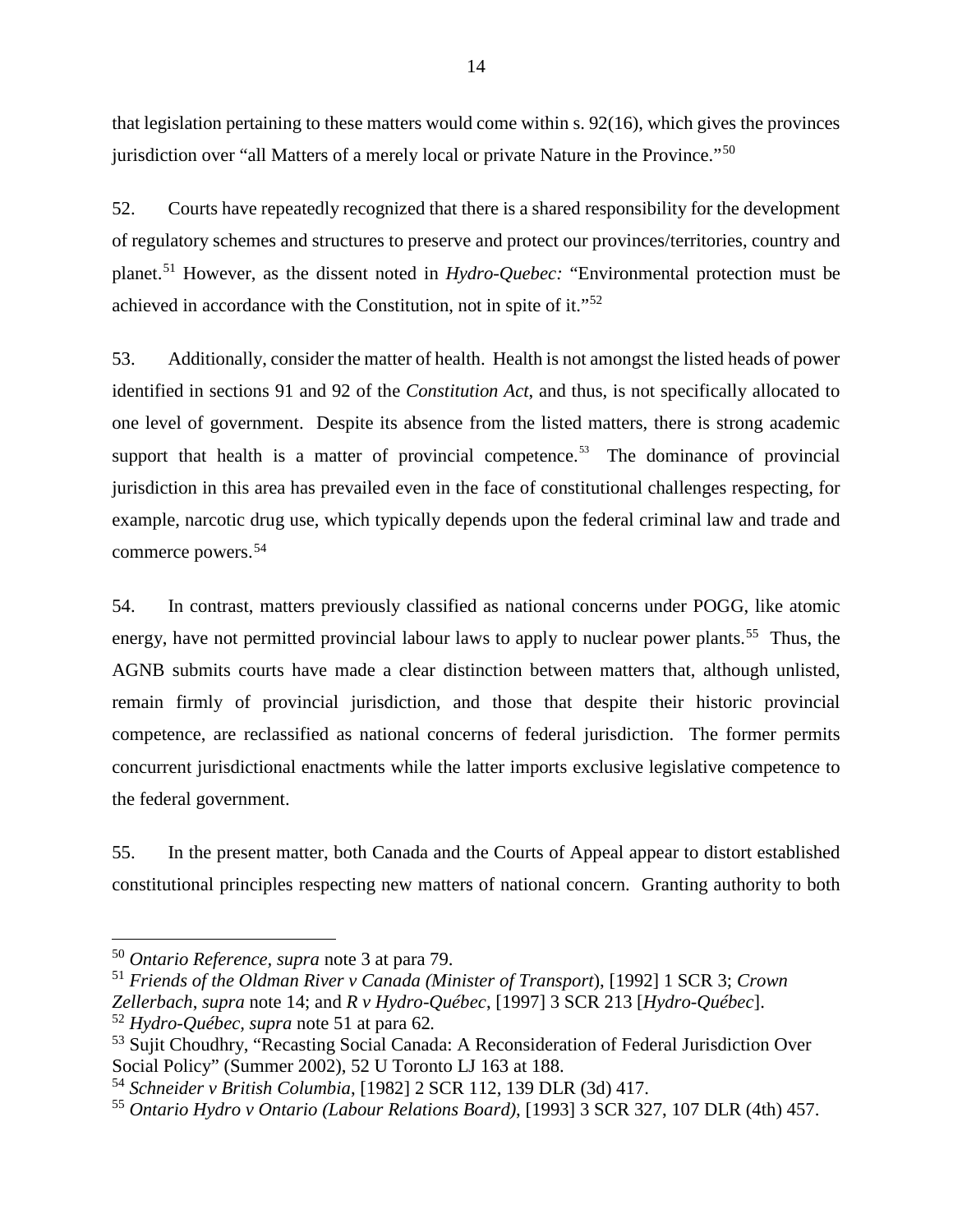levels of government to legislate GHG emissions regulation belies the very propositions articulated to establish a matter as a national concern. In *Crown Zellerbach*, the Court emphasized that federalizing what was provincial jurisdiction was necessary "because of the inter-relatedness of the intra-provincial and extra-provincial aspects of the matter that it requires a single or uniform legislative treatment."[56](#page-28-0)

56. It is the AGNB's position that despite this reasoning, this is exactly what the Courts of Appeal have done – upset the balance of power in our constitutional democracy.

57. We must be aware of the history of the phrase "Property and Civil Rights", when identifying a matter as a national concern, thereby stripping the province of its constitutional competence. Professor W.R. Lederman has described the origins of the phrase as follows:

> To illustrate what I mean, I wish to take up a neglected historical point. I refer to the historically established meaning of the phrase "Property and Civil Rights" in central British North America from 1774 to 1867. The phrase comes from the Quebec Act of 1774 of the Imperial Parliament, which provided that French law and custom were to obtain respecting property and civil rights in the royal colony of Quebec. This covered all the law except English criminal law, and except the English public law that came to Quebec as necessary context for English colonial governmental institutions. In her recent book on the subject, Dr. Hilda Neatby, a distinguished Canadian historian, has demonstrated from the official documents of the time that the phrase property and civil rights in the Quebec Act had and was intended to have this very broad significance. Moreover, these words retained this very broad significance in Upper and Lower Canada between 1791 and 1841, and in the United Province of Canada, 1841-1867. The Fathers of Confederation knew all about this – they lived with it every day – and naturally they took the broad scope of the phrase for granted. Accordingly they realized that, in setting up a central Parliament in their new federal system, a considerable list of particular central powers would have to be specified in some detail as subtractions from the historically established meaning of the phrase property and civil rights. Otherwise, the use of that phrase in the provincial list would leave very little for the new central Parliament. [57](#page-28-1)

<span id="page-28-0"></span> <sup>56</sup> *Crown Zellerbach, supra* note 14 at para 35.

<span id="page-28-1"></span><sup>57</sup> WR Lederman*, "*Unity and Diversity in Canadian Federalism: Ideals and Methods of Moderation*"*, (1975) LIII Canadian Bar Review 597 at 601.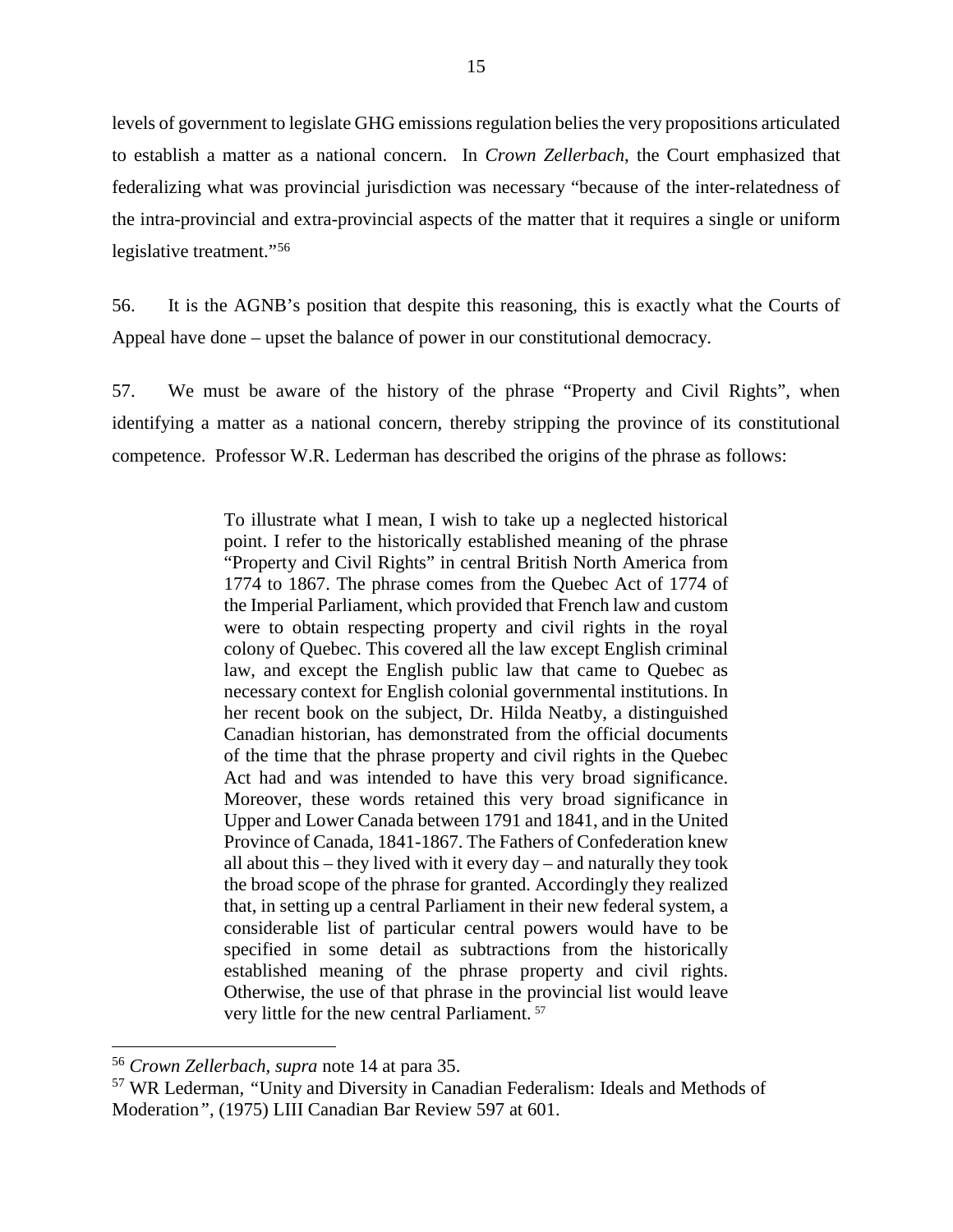58. The point to be made is that s. 92(13) of the *Constitution Act* is not to be trifled with; it has a long history of being no less than a residuary of its own. The AGNB submits that a province's authority over property and civil rights should be seen on equal terms with the federal residuary. Although cooperative federalism is not to the fore of the instant debate, neither it nor any other pragmatic interpretive tool should be drawn that diminishes the terms under which Confederation happened.

59. We submit that in the present case, it would have been possible for federal powers and provincial powers to co-exist and be regulated cooperatively had Canada chosen to respect the division of powers. That was the case in the *Pan-Canadian Securities Reference* where provinces agreed to regulate a certain portion of the subject matter of securities while Canada tackled the capital markets systemic risks aspect.<sup>[58](#page-29-0)</sup>

60. The AGNB submits it is possible to achieve a model of GHG regulation that is based on cooperative federalism; a model that reflects a modern and constantly evolving world, that respects the basic division of powers that is so fundamental to the Constitution, and that recognizes and respects each jurisdiction's sovereignty. Here, Canada's approach in relying on the national concern doctrine renders that impossible.

61. The AGNB submits the *Act* purports to be a wholesale takeover of the regulation of provincial GHG emissions pursuant to the national concern doctrine under the POGG power. While the AGNB recognizes that certain aspects of GHG emissions have broad characteristics and impacts, in the spirit of cooperative federalism, it is necessary to respect historical constitutional principles and develop a more creative path that will account for compromise.

62. A cooperative approach that permits a scheme that recognizes the essentially provincial nature of GHG emissions while allowing Parliament to deal with genuinely national concerns would remain available if the *Act* was declared unconstitutional.

 $\overline{a}$ 

<span id="page-29-0"></span><sup>58</sup> *Pan-Canadian Securities Reference, supra* note 12 at para 2.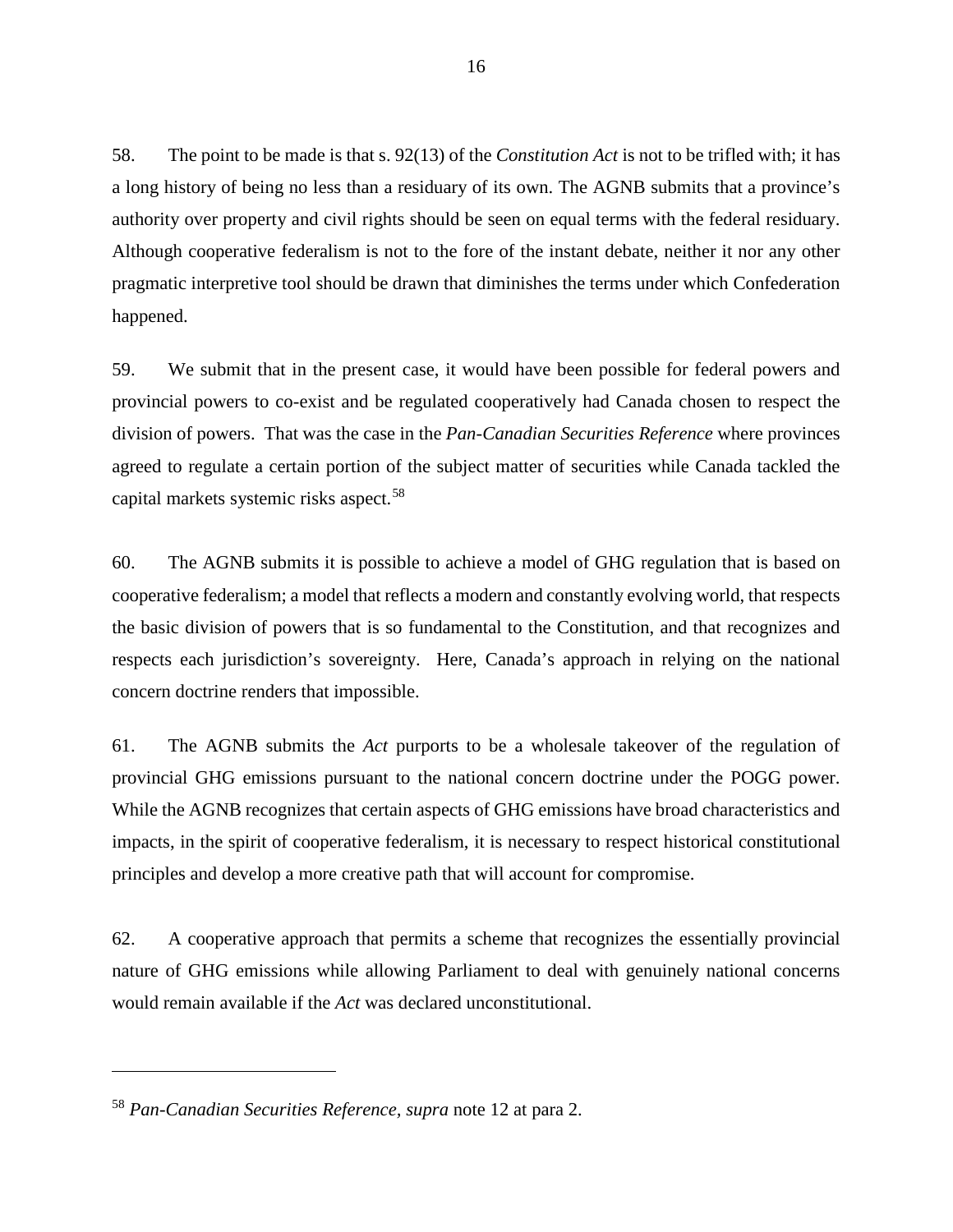63. In another essay, Professor Lederman draws a distinction between *necessity* and *convenience* for the purposes of the use of the federal general power:

> In other words, if a federal statute is challenged and the federal general power is invoked to support it, in competition with the usual provincial powers, then, if the challenged statute proposes to do something that needs to be done at the nation-wide level if it is to be done effectively, or done at all, then this element of necessity causes the statute to fall within the federal general power. It is not enough if one shows that there is some mere convenience or advantage to be obtained by federal legislative action of the type at issue. But, on the other hand, one no longer has to go beyond genuine necessity and establish emergency to invoke the federal general power. So a balanced definition results – some real necessity that is more than just convenience or advantage but less than outright emergency.<sup>[59](#page-30-0)</sup>

64. As this Court has said in the case of *Canadian Western Bank v Alberta*:

[...] The fundamental objectives of federalism were, and still are, to reconcile unity with diversity, promote democratic participation by reserving meaningful powers to the local or regional level and to foster co-operation among governments and legislatures for the common good. [60](#page-30-1) 

65. What seems to be the driving force behind the *Act* is this idea that because GHG emissions have a broad impact, transcend provincial limits, and have a certain "national" dimension, or flavour, it is open to Canada to take over the subject-matter under the guise of the national doctrine. With respect, the AGNB submits Parliament cannot regulate GHG emissions as a whole simply because aspects of it have a national dimension<sup>[61](#page-30-2)</sup>, just as they cannot resolve "division of power issues on the basis of general claim to promote the common good". $62$ 

 $\overline{a}$ 

<span id="page-30-0"></span><sup>59</sup> *WR Lederman, Continuing Canadian Constitutional Dilemmas*: *Essays on the Constitutional History, Public Law and Federal System of Canada* (Toronto: Butterworths, 1981) at page 275. <sup>60</sup> 2007 SCC 22 at para 22, [2007] 2 SCR 3.

<span id="page-30-2"></span><span id="page-30-1"></span><sup>61</sup> *Reference re Securities Act*, 2011 SCC 66 at para 7, [2011] 2 SCR 837 [*Securities Reference*].

<span id="page-30-3"></span><sup>62</sup> *Ward v Canada (Attorney General)*, [1999] 182 DLR (4th) 172 (NLCA) at para 20.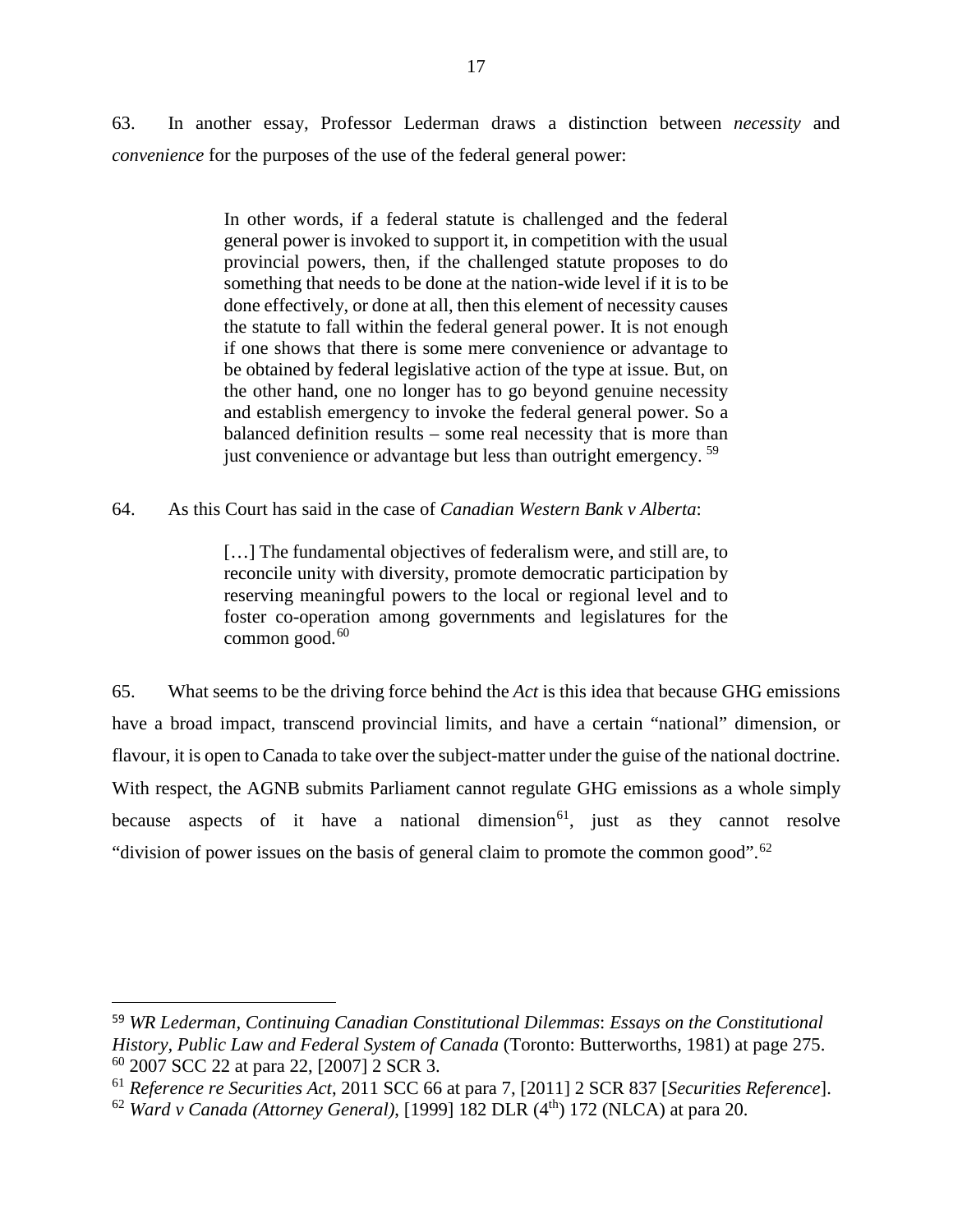66. In consideration of the above, the AGNB submits that it is only in the clearest of cases, where the balance of powers is respected, that the national concern doctrine under the POGG power should be used. Per Lord Watson in Ontario (AG) v Canada (AG):

> [...] the exercise of legislative power by the Parliament of Canada, in regard to all matters not enumerated in s. 91, ought to be strictly confined to such matters as are unquestionably of Canadian interest and importance, and ought not to trench upon provincial legislation with respect to any of the classes of subjects enumerated in s. 92.<sup>63</sup>

67. The Act does not provide single or uniform treatment. At best, it imposes subjective oversight by the federal government into provincial matters, and at worst, it expands federal authority so significantly as to eviscerate the province's authority over property and civil rights.

## **PART IV - COSTS**

68. The AGNB does not seek costs on this intervention and respectfully requests that no costs be ordered against it.

ALL OF WHICH IS RESPECTFULLY SUBMITTED this 27<sup>th</sup> day of January, 2020.

tt as Agent

Rachelle Standing Isabel Lavoie Daigle

Counsel for the Intervener. The Attorney General of New Brunswick

63 [1896] UKPC 20, [1896] AC 348 at 360-61.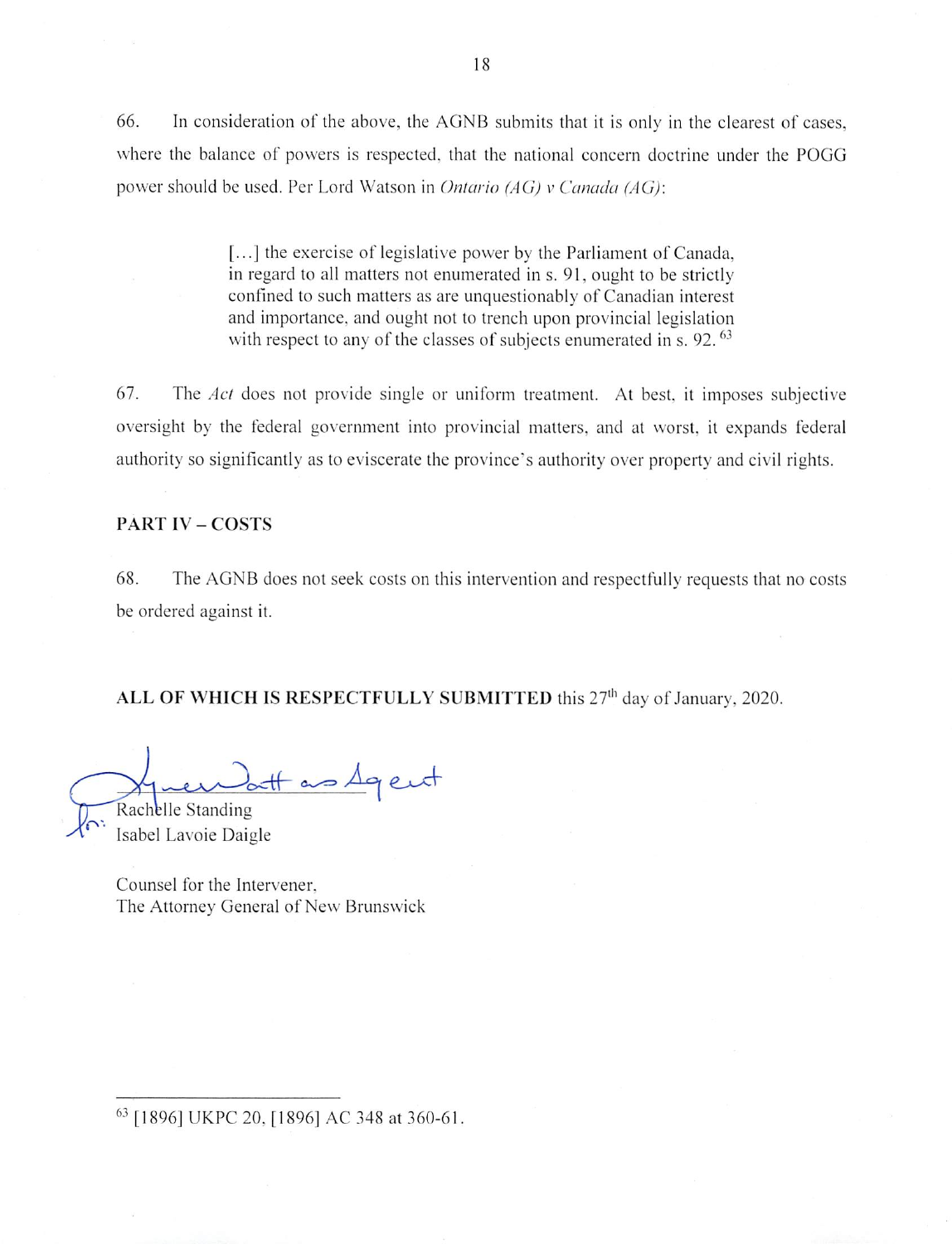# <span id="page-32-0"></span>**PART VII – AUTHORITIES**

| <b>Case Law</b>  |                                                                                          | Cited at paragraphs           |
|------------------|------------------------------------------------------------------------------------------|-------------------------------|
| $\mathbf 1$      | Canadian Western Bank v Alberta, 2007 SCC 22, [2007] 2<br>SCR <sub>3</sub>               | 64                            |
| 2                | Chatterjee v Ontario (Attorney General), 2009 SCC 19, [2009]<br>1 SCR 624                | 29                            |
| 3                | Desgagnés Transport Inc. v Wärtsilä Canada Inc., 2019 SCC<br>58                          | 11, 41, 42                    |
| 4                | Friends of the Oldman River v Canada (Minister of<br>Transport), [1992] 1 SCR 3          | 52                            |
| 5                | <i>Ontario (AG) v Canada (AG), [1896] UKPC 20, [1896] AC</i><br>348                      | 66                            |
| 6                | Ontario Hydro v Ontario (Labour Relations Board), [1993] 3<br>SCR 327, 107 DLR (4th) 457 | 54                            |
| 7                | Quebec (Attorney General) v Canada (Attorney General),<br>2015 SCC 14, [2015] 1 SCR 693  | 48,                           |
| 8                | R v Crown Zellerbach Canada Ltd., [1988] 1 SCR 401; 49<br>DLR(4th)                       | 12, 23, 45, 55                |
| $\boldsymbol{9}$ | R v Hydro-Québec, [1997] 3 SCR 213                                                       | 52                            |
| 10               | Re Anti-Inflation Act, [1976] 2 SCR 373, 68 DLR (3d) 452                                 | 12, 34                        |
| 11               | Reference re Greenhouse Gas Pollution Pricing Act, 2019<br><b>ONCA 544</b>               | 18, 20, 23, 31, 33, 36,<br>51 |
| 12               | Reference re Greenhouse Gas Pollution Pricing Act, 2019<br><b>SKCA 40</b>                | 17, 22, 23, 27, 32, 36        |
| 13               | Reference re Pan-Canadian Securities Regulation, 2018 SCC<br>48, [2018] 3 SCR 189        | 11,59                         |
| 14               | <i>Reference re Securities Act, 2011 SCC 66, [2011] 2 SCR 837</i>                        | 65                            |
| 15               | Reference re Firearms Act (Can), 2000 SCC 31, [2001] SCR<br>783                          | 10                            |
| 16               | Schneider v British Columbia, [1982] 2 SCR 112, 139 DLR<br>$(3d)$ 417                    | 53                            |
| 17               | Ward v Canada (Attorney General), [1999] 182 DLR (4th) 172<br>(NLCA)                     | 65                            |
| 18               | Ward v. Canada (Attorney General), 2002 SCC 17, [2002] 1<br><b>SCR 569</b>               | 20                            |